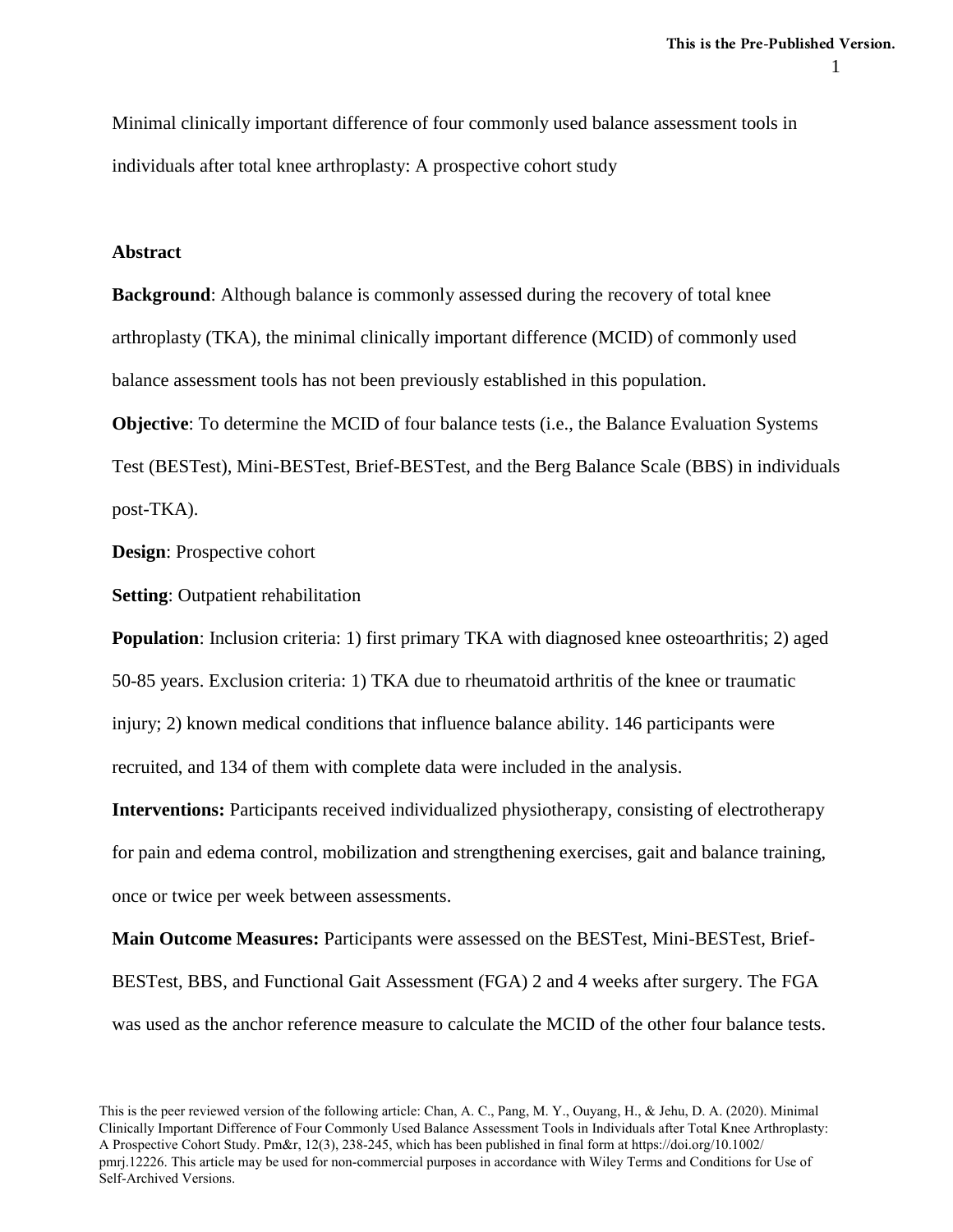A distribution-based approach was also employed to derive the MCID (i.e., standardized effect size of 0.5).

**Results**: The BESTest (area under curve (AUC)=0.811, 95%CI: 0.739-0.883) had the highest accuracy in detecting clinically important improvements on the FGA  $(\geq 4$  points), followed by the Mini-BESTest *(*AUC=0.782, 95%CI:0.704-0.860), Brief-BESTest (AUC=0.701, 95%CI:0.618- 0.795), and BBS (AUC=0.586, 95%CI:0.490-0.682). The anchor- and distribution-based MCIDs were: 6-8 for the BESTest, 1-2 for the Mini-BESTest, and 2-3 for the Brief-BESTest. **Conclusion**: Improvements exceeding MCIDs established above are indicative of significant progress in balance function post-TKA. The BBS is not a recommended tool due to its low AUC value.

**Key words:** knee osteoarthritis, rehabilitation, treatment effectiveness, balance.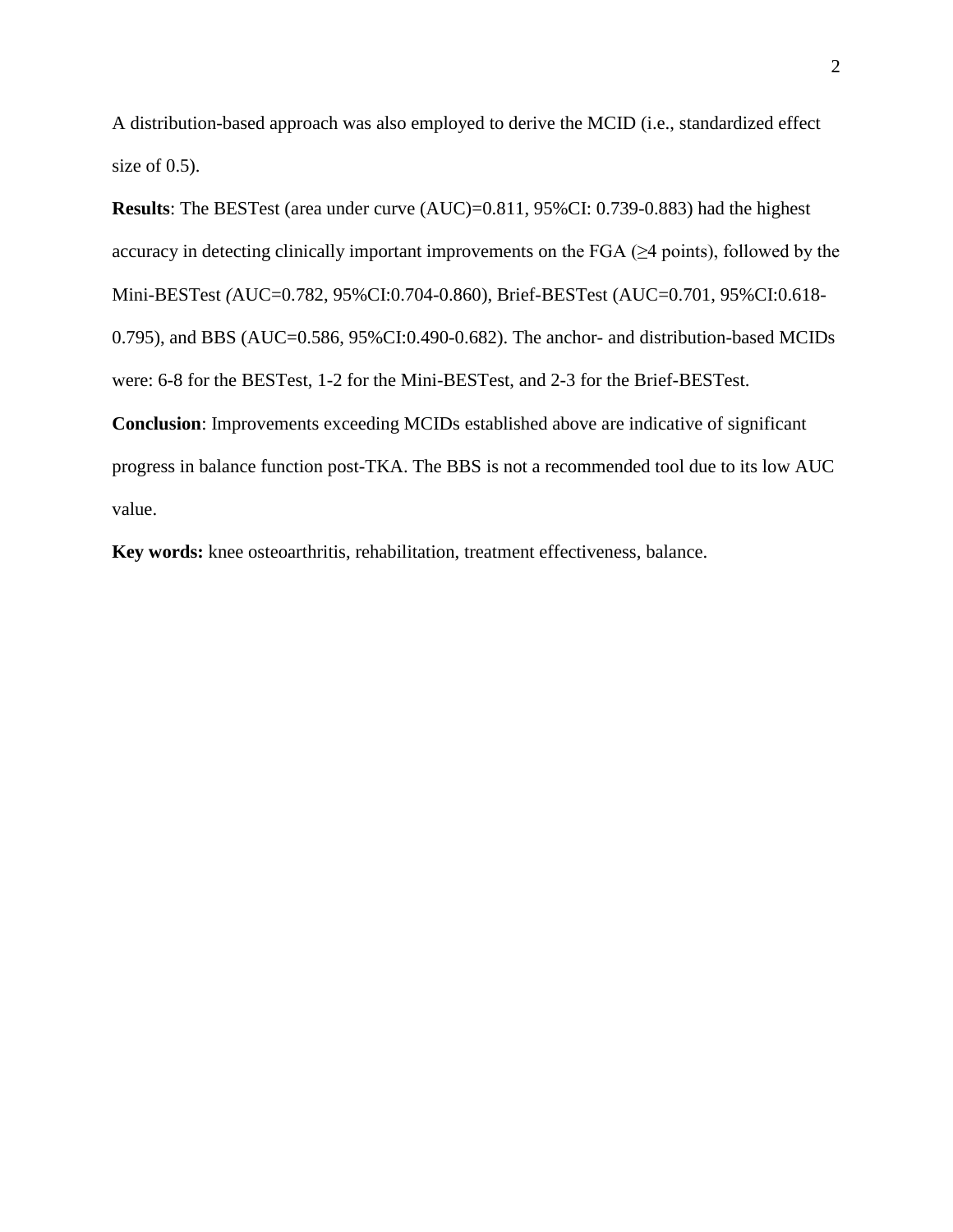## **Introduction**

Total Knee Arthroplasty (TKA) is a commonly performed orthopedic procedure for severe end-stage knee osteoarthritis. In the United States, over 400,000 TKA procedures are performed annually,<sup>1</sup> and this number is predicted to increase with the aging population to more than 3.4 million cases by 2030.<sup>2</sup> Given that 74 % of TKA surgeries are performed on individuals over the age of 65,<sup>3</sup> and that 17-40 % of individuals post-TKA experience a fall within 6 months to 1 year following surgery,<sup>4-7</sup> research dedicated to reducing balance problems and fall-risk in this population is important. Targeted interventions have been employed to mitigate balance issues,<sup>8,9</sup> however clinically meaningful differences in commonly used balance assessment tools has not been previously established in individuals post-TKA.

Minimal clinically important difference (MCID), and other measures of clinical importance, are recognized as critical considerations for interpreting the efficacy of changes observed following an intervention. They extend beyond statistical significance and provide an interpretation of clinical meaningfulness by supplying information on the smallest difference in a clinical balance score that would lead a clinician to consider a change in treatment. <sup>10</sup> Previous work has described best practices for calculating the MCID, and recommended an anchor-based method, whereby relevant patient-rated, clinician-rated, and disease-specific variables offer meaningful estimates of an instrument's clinical importance.<sup>11</sup> Support of the anchor-based method can also be afforded by clinical indicators through various distribution-based estimates (e.g., the effect size) in order to derive a single value or range of values for the MCID.<sup>11-14</sup> Importantly, the MCID of commonly used clinical balance assessment tools, such as the various versions of the Balance Evaluation Systems Test (BESTest) and the Berg Balance Scale (BBS) has not been previously established among individuals post-TKA. Furthermore, a reduced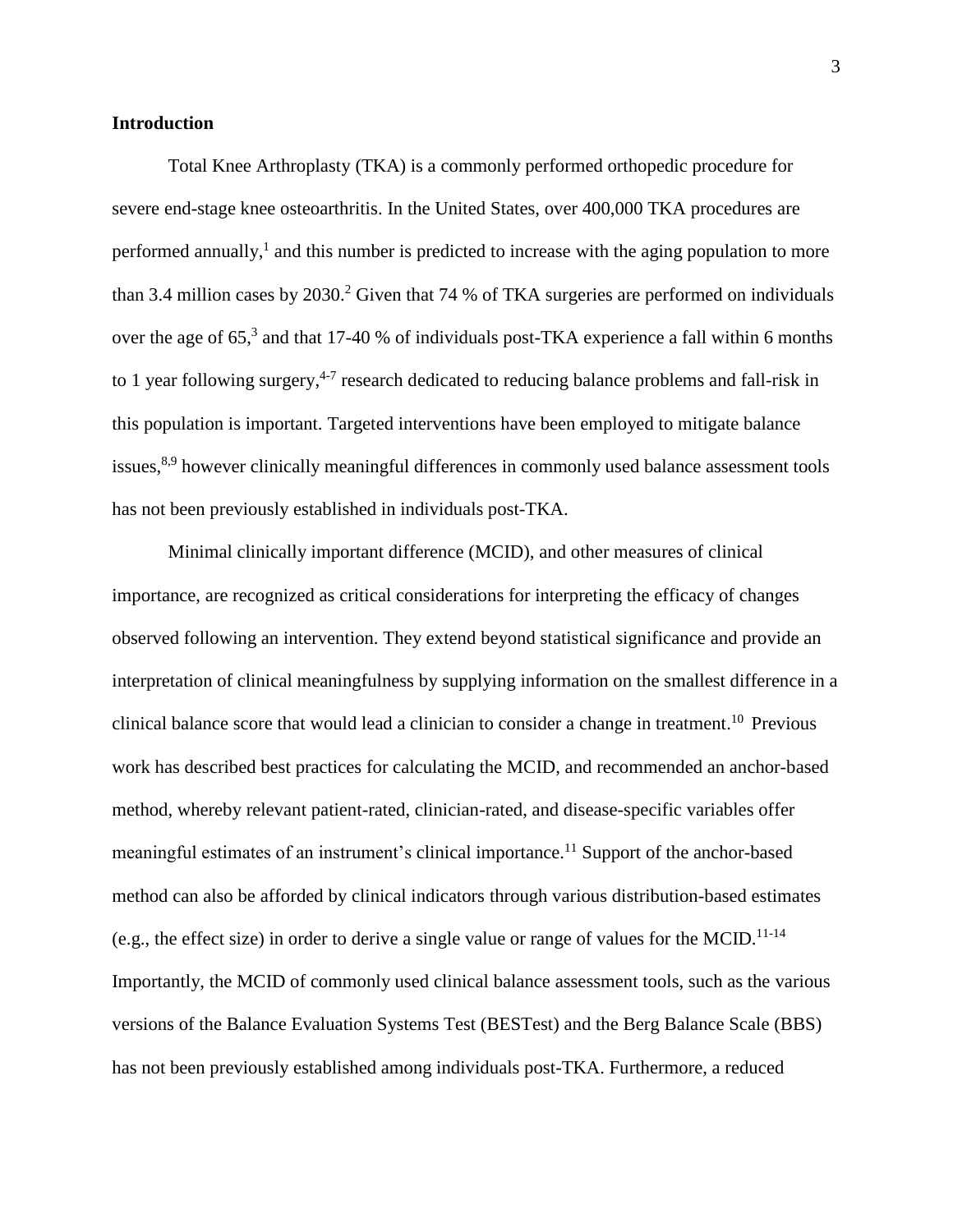sensory orientation score on the BESTtest has been associated with falls in individuals with TKA.<sup>7</sup> Improving best practices in balance assessment and providing clinicians with insight on interpreting changes in performance is critical for optimal recovery post-TKA. Accordingly, the overarching purpose of this study was to determine the MCID of four balance tests (i.e., the three versions of the BESTest, as well as the BBS) in individuals with TKA.

## **Methods**

These data are part of a larger study described elsewhere.<sup>7,15</sup> We have followed the Strengthening The Reporting of Observational studies in Epidemiology (STROBE) checklist.<sup>16</sup>

**Participants.** Participants were referred from out-patient physiotherapy rehabilitation at a local hospital between February 2013 and January 2014. A cemented cruciate-substituting prosthetic implant was used for the TKA surgery (Zimmer model: NexGen LPS-Flex, UK). The inclusion criteria consisted of: 1) a first primary TKA with diagnosed knee osteoarthritis; 2) aged 50-85 years; 3) the ability to follow verbal instructions; and 4) the ability to provide informed consent. Exclusion criteria were: 1) a previous operation on the lower limb; 2) TKA due to rheumatoid arthritis of the knee or traumatic injury; and 3) known medical conditions that influence balance ability (e.g., Parkinson's disease). Ethical approval was obtained by the Human Research Ethics Subcommittee of the involved university and hospital. Experimental procedures were in accordance with the Declaration of Helsinki. All participants provided written informed consent.

**Sample Size Estimation.** An a priori sample size calculation was conducted for individuals with TKA across two assessment time points (MedCalc.ink, Belgium). The null area under curve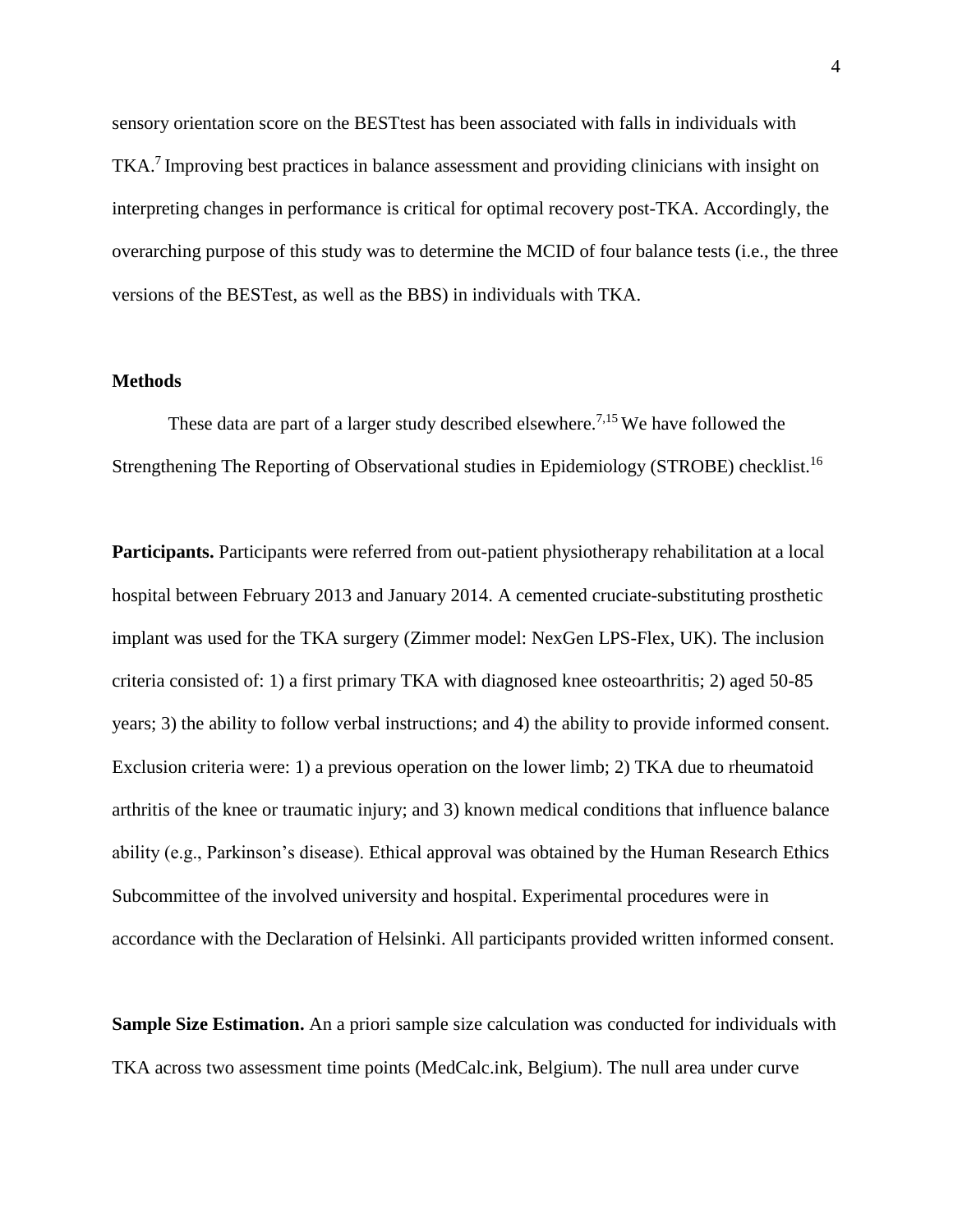(AUC) value was set to 0.700 as it was considered to represent an acceptable discrimination. The effect size was based on a previous study examining the ability of the BESTest, Mini-BESTest, and BBS to discriminate between fallers and non-fallers (AUC=0.840).<sup>17</sup> In order to detect a significant difference in balance scores between two given time points, with a power of 0.90, an alpha of 0.05, and a 10 % attrition rate, a minimum sample of 132 participants was required.

**Procedures.** The baseline assessment and the first physiotherapy session took place 2 weeks after the TKA surgery in order to provide adequate time for removal of the knee staples. The second assessment took place 2 weeks after the baseline assessment (i.e., 4 weeks after TKA), as most rehabilitation typically takes place during the first month post-surgery, therefore establishing MCID ranges at this time point would be meaningful to clinicians and researchers.<sup>18</sup> The outpatient physiotherapy treatment consisted of individualized one-on-one electrotherapy for pain and edema control, mobilizing and strengthening exercises, as well as gait and balance training, and was provided once or twice per week between the two assessments. Participants were also provided with a brochure post-TKA surgery outlining joint care and home exercises.

Demographic information was collected from medical records and from the patient interview. The balance assessments were performed independently by 1 of the 3 raters who each had more than 10 years of clinical experience. The therapists worked at the same clinic, met at the beginning of the study to ensure consistent scoring, and consulted with each other at weekly meetings to ensure consistency. Participants performed the BESTest, BBS and Functional Gait Assessment (FGA) at both assessments. The test items in the Mini-BESTest and Brief-BESTest were extracted from the items from the full BESTest. Both the rater and sequence of balance assessments were randomized. Importantly, the 3 BESTests, the BBS and the FGA have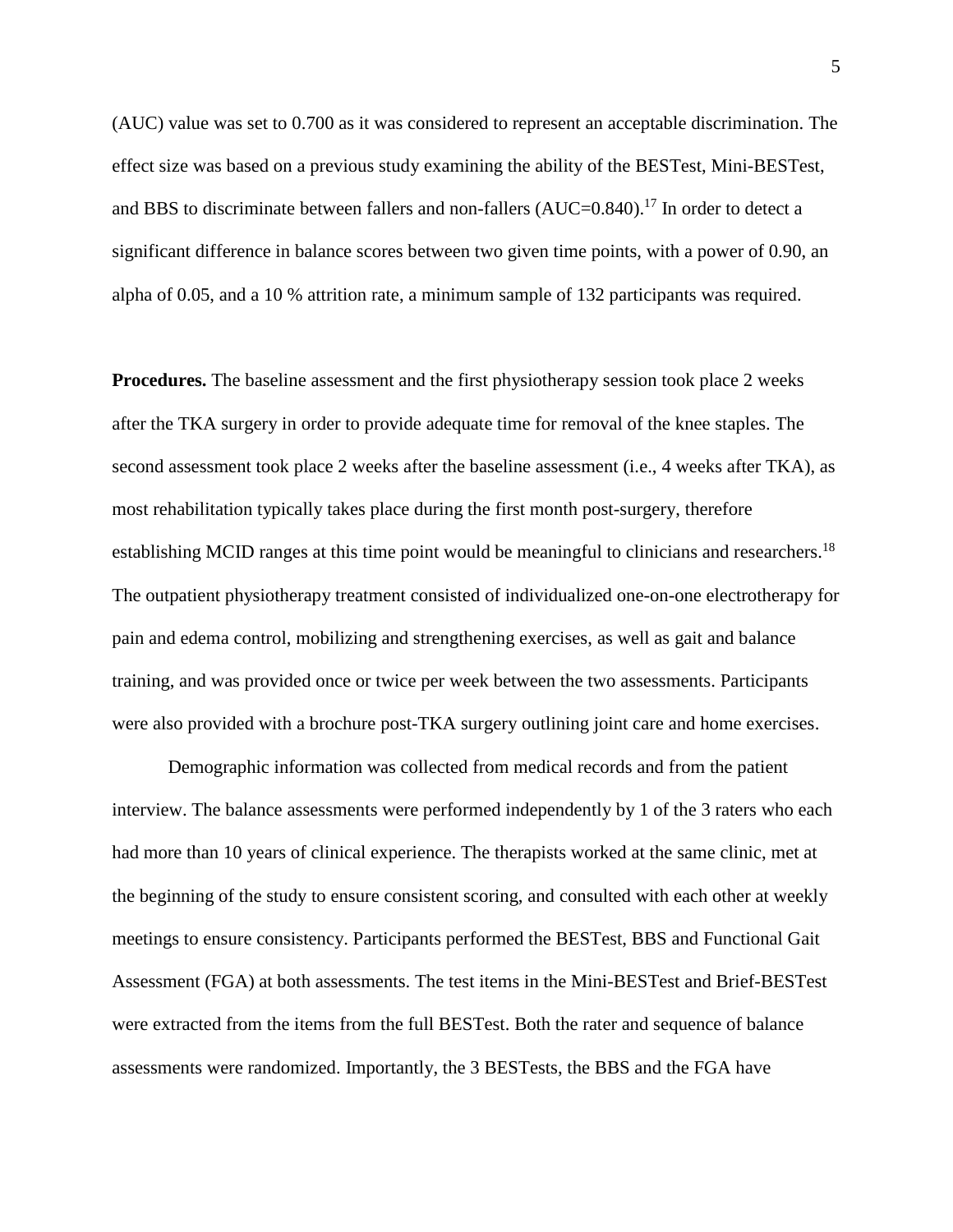exhibited excellent interrater reliability (ICC: 0.96-0.99), intrarater reliability (ICC: 0.92-0.97), concurrent validity (*r*: 0.67-0.93), convergent validity (*r*: 0.34-0.48), and internal consistency (Cronbach Alpha: 0.96-0.98) in individuals with TKA.<sup>19</sup>

The 36-item BESTest evaluates 6 systems that contribute to balance dysfunction including: biomechanical constraints, stability limits, postural responses, anticipatory postural adjustments, sensory orientation, dynamic balance during gait, and cognitive effect.<sup>20</sup> Each item was scored on a 4-level ordinal scale from 0 to 3 (0: severely impaired balance or inability to complete a task; 3 no impairment of balance or ability to perform a task successfully).<sup>21</sup> The 16item Mini-BESTest and the 8-item Brief-BESTest have been derived from the BESTest for time efficiency purposes.<sup>21</sup> Unlike the BESTest, the Mini-BESTest was scored on a 3-level ordinal scale from 0 (severely impaired balance) to 2 (i.e., no balance impairment).<sup>21</sup> Based on the patient's performance on the BESTest, the therapist provided the rating according to the specific scoring criteria of the Mini-BESTest. The scoring method of the Brief-BESTest was identical to the scoring of the BESTest.<sup>22</sup> The BBS is a 14-item functionally-oriented test, and was scored on a scale of 0 to 4 (0: severe impairment of balance or inability to perform; 4: no impairment in balance).<sup>23</sup>

The 10-item FGA was chosen as the anchor reference measure, as walking is not only an important activity of daily living, but it has also been identified as the most common activity during which falls occur in individuals with TKA.<sup>7</sup> Previous work has used the FGA as an anchor measure to calculate the responsiveness among the BESTtest, Mini-BESTest, Brief-BESTtest, and the BBS in individuals with TKA.<sup>15</sup> Moreover, the reference measure should have a nontrivial relationship with the outcome measures,  $24$  and given that a moderate relationship observed between the FGA and BBS in other patient populations, such as Parkinson's disease,  $24$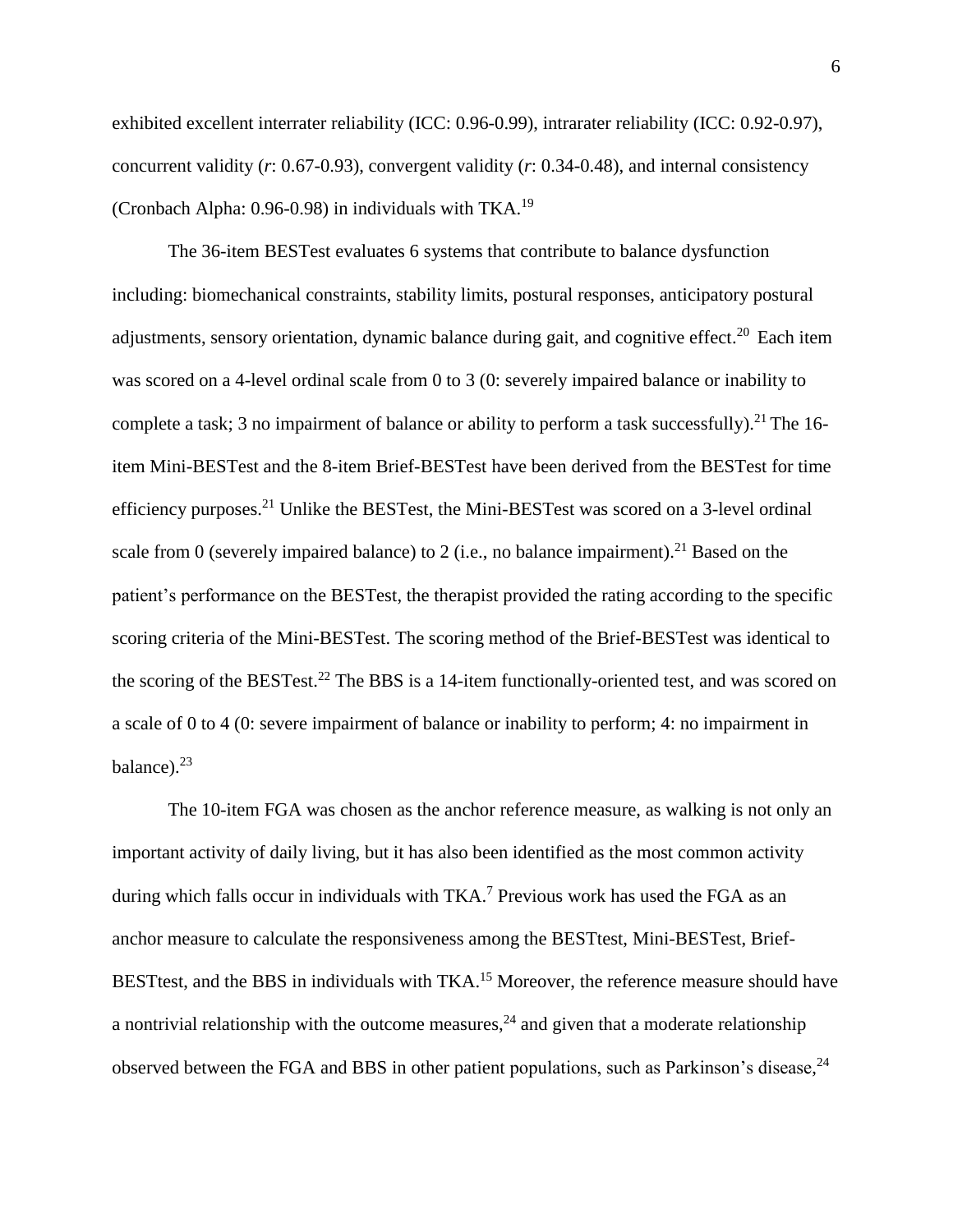the FGA was considered to be an appropriate anchor measure. The FGA was therefore used to calculate the MCID for the BESTest, Mini-BESTest, Brief-BESTest, and BBS. The FGA was scored on an ordinal scale from 0 to 3 (0: severe impairment of balance or inability to perform; 3: no impairment in balance).<sup>25</sup>

Balance confidence as measured by the Activities-Specific Balance Confidence Scale-16, pain as measured by the Numeric Pain Rating Scale-11, knee joint proprioception, knee range of motion, and knee muscle strength were also tested 2 weeks and 4 weeks after TKA, and have been described in detail elsewhere.<sup>7</sup>

**Data Analysis.** In order to ensure that the association between the reference measure and balance tests was nontrivial, 26 a spearman's *r* statistic was computed. Wilcoxon signed-ranks test were used to compare the FGA, BESTest, Mini-BESTest and Brief-BESTest scores between baseline and follow-up as normal distribution assumption were not fulfilled. An anchor-based approach was first used to establish the MCID score of the different balance tests. A MCID of 4 points for the FGA was previously identified in the elderly population,<sup>27</sup> which was then used as an anchor. Using the receiver operator characteristic (ROC) curve analysis, the Youden's index was used to identify the optimal cutoff score of the five balance tests to separate individuals who achieved a FGA change score ≥4 from those with a change score <4. The AUC was used to indicate the discrimination accuracy of the different balance tests (outstanding discrimination: AUC>0.900, excellent discrimination: AUC=0.800-0.900; acceptable discrimination: AUC=0.700-0.800; poor discrimination: AUC=0.700-0.800). <sup>28</sup> A *z* statistic was computed to compare whether significant differences in the AUC existed between the different balance tests (*α*<0.05; MedCalc.ink, Ostend, Belgium).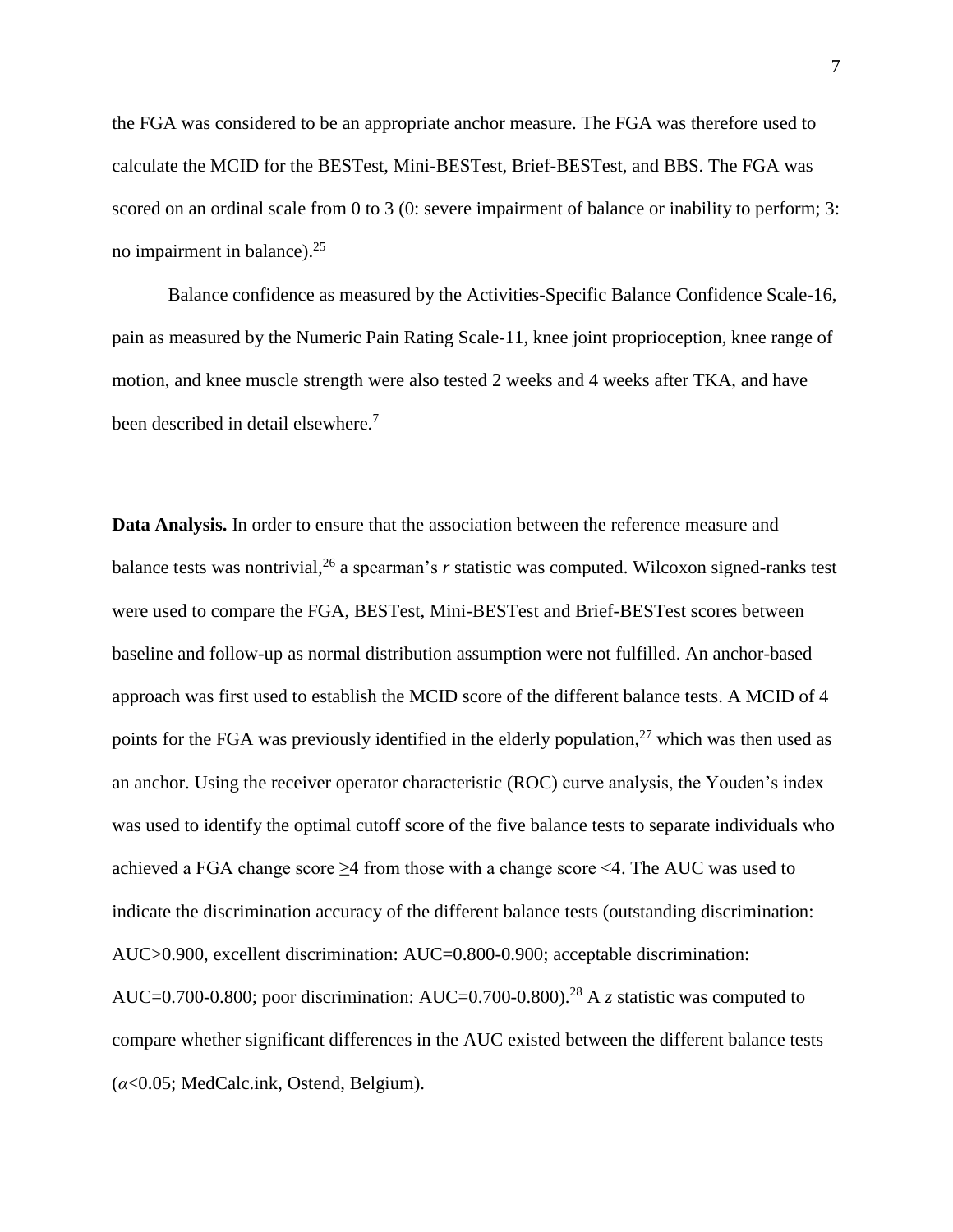The MCID should be interpreted with reference to its variability.<sup>29</sup> Although the distribution-based approach cannot offer an accurate and direct indication of the magnitude of change, it can provide a suggested MCID range, thereby affording further insight into a patientcentered interpretation of meaningful change.<sup>11</sup> Therefore, the distribution-based approach was also used to determine the MCIDs. A standardized effect size of 0.5 was considered to represent a clinically important change, as recommended by previous studies.<sup>9,30,31</sup> This was calculated using the following formula:  $0.5 \times SD_{pooled}$ , where the pooled SD represented  $\sqrt{[(SD_{pre-treatment})^2 +]}$  $\text{(SD post-treatment)}^2/2$ ].<sup>32</sup>

Next, we deduced a MCID range for each balance measure using both anchor- and distribution-based approaches.<sup>11-13,32</sup> The MCID range was formed from the smaller to larger values of these two approaches. A relative MCID range was calculated by dividing the MCID range by the total score of each balance test.<sup>12</sup>

### **Results**

Initially, 146 participants were recruited, and 12 participants withdrew due to an inability to commit (*n*=9), a relocation to another city (*n*=2), and a worsening of health (*n*=1), leaving 134 participants with complete data. Participant characteristics are reported in Table 1. No walking aids were used during testing. The mean FGA scores and the five balance test scores at the follow-up increased relative to baseline  $(p<0.001$ : Table 1;  $p<0.01$ : Table 2). According to the ROC curve analysis, the BESTest (AUC=0.811, 95% CI: 0.739-0.883) demonstrated highest discrimination accuracy for minimal clinically important change, followed by Mini-BESTest (AUC=0.782, 95% CI: 0.704-0.860) and Brief-BESTest (AUC=0.706, 95% CI: 0.618-0.795). The discrimination ability of the BBS (AUC=0.586, 95% CI: 0.490-0.682) was the worst.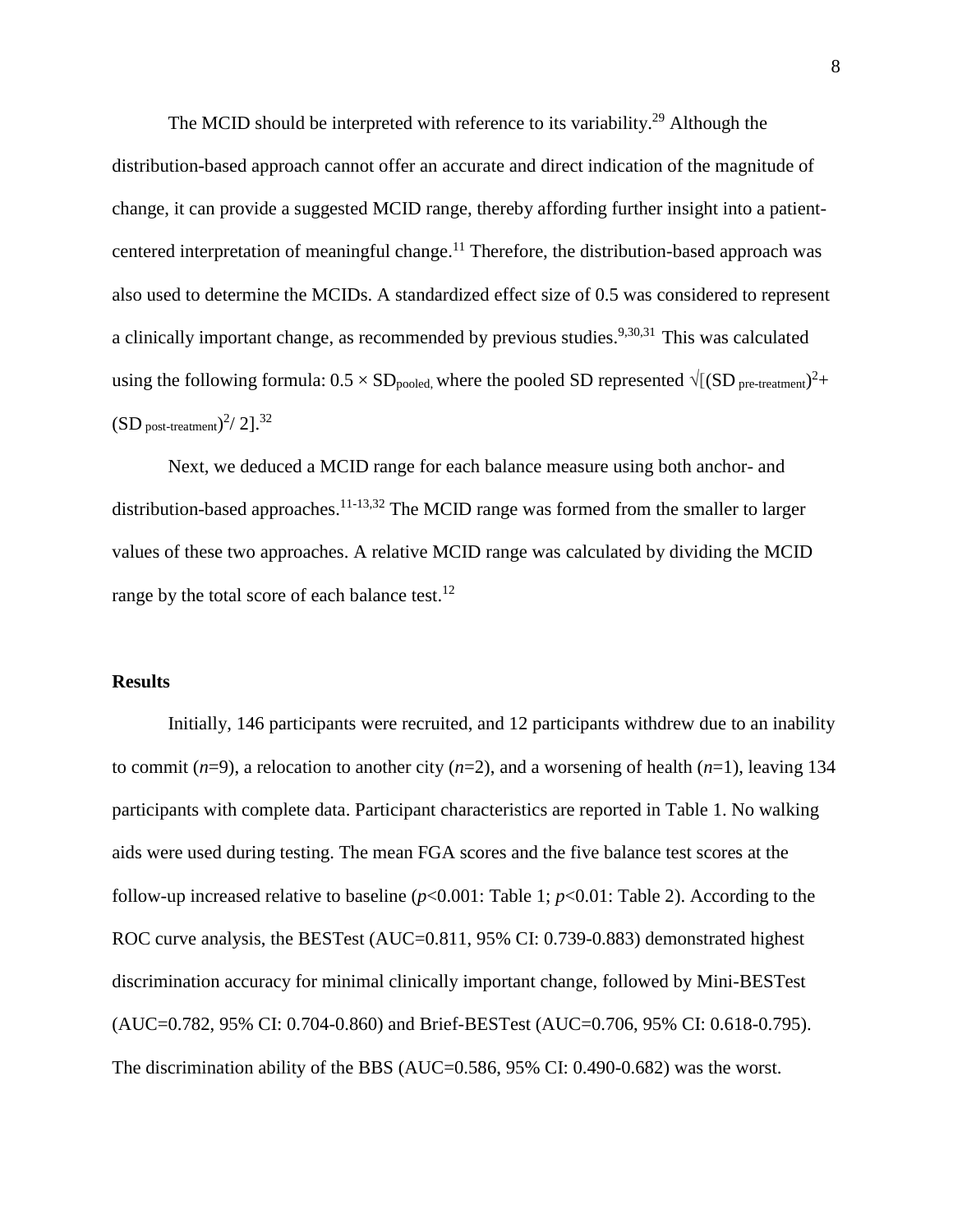Further, the AUC of the BBS was significantly smaller than the BESTest (95% CI: 0.123-0.328, *p*<0.01), Mini-BESTest (95% CI: 0.089-0.304, *p*<0.01), and Brief-BESTest (95% CI: 0.011- 0.230, *p*=0.03). The AUC of BESTest was also significantly higher than the Brief-BESTest (95%) CI: 0.037-0.172, *p*<0.01; Table 3 and Figure 1). Based on the Youden's Index, the optimal cutoff scores to accurately detect the individuals who attained a FGA change score  $\geq$ 4 from those who did not (MCID) were determined for the four balance tests (i.e., anchor-based approach; Table 4). Fifty-four percent of participants (*n*=72) exhibited an FGA change score ≥4 from week 2 to week 4. The MCID values derived from the distribution-based approach (i.e., standardized effect size of 0.5) were also calculated. The MCID values obtained from the above two approaches were then used to infer MCID ranges and are also shown in Table 4. The MCID range of the BBS was not presented because its MCID value derived from the anchor-based approach was not useful due to the low AUC value (0.586).

### **Discussion**

This is the first study to establish MCID values for the BESTest, Mini-BESTest, and Brief-BESTest in individuals with TKA. Based on the anchor-based approach, the BESTest demonstrated excellent discrimination (AUC=0.811), whereas the Mini-BESTest and Brief-BESTest showed acceptable discrimination (AUC=0.782 and 0.706, respectively) to accurately identify those who attained a clinically important change in the FGA score  $(\geq 4$  points). The inclusion of a variety of balance systems and more challenging tasks in the three BESTests (e.g., hip and trunk lateral strength, and postural responses to external perturbations) may have accounted for the higher AUC values. In particular, the "stability in gait" domain is assessed in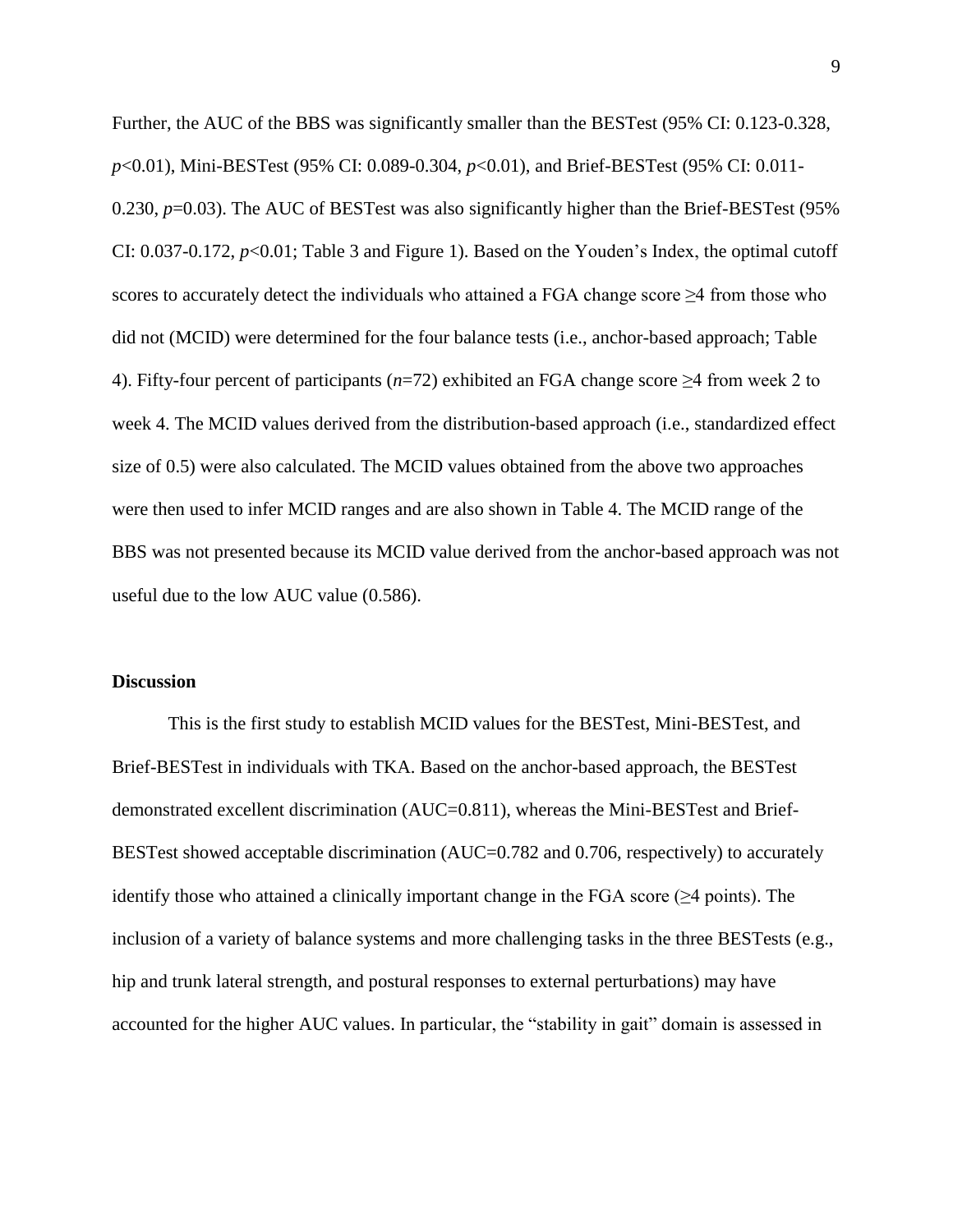all three BESTests, which explains its high correlation with FGA, which also evaluates the ability to maintain equilibrium in performing dynamic gait activities.

On the other hand, the BBS exhibited the poorest discrimination (AUC=0.586) compared to the other three BESTests. As a consequence, the MCID value of BBS derived from the anchor-based approach may not be useful due to its lower similarity to the FGA. Perhaps the BBS may not accurately predict balance performance improvements because the majority of BBS items involve relatively simple balance tasks. This may explain the ceiling effect in performance and attenuated variability. More specifically, the BBS measures static balance and transfers, and does not include dynamic balance. The absence of these tasks may render the BBS inadequate at predicting performance in dynamic activities, including those assessed in the FGA.

Among the four balance tests, the BBS also demonstrated the lowest relative MCID value (3.2 %) when the distribution-based approach was employed. It is possible that a ceiling effect in the BBS emerged as the baseline scores may have already been high, as 99.3 % of participants scored in the top 20 % on the BBS at baseline (i.e., a score equal to, or greater than 45/56); thus, most of the participants had only small changes in BBS score during the follow-up period, resulting in a small MCID value derived from the distribution-based approach. Ceiling effects in the BBS have been observed in various populations,<sup>33,34</sup> as well as less internal and external responsiveness in the TKA population relative to each version of the BESTest.<sup>15</sup> According to the distribution-based values, the BESTest and the Mini-BESTest exhibited smaller relative MCID values compared to the Brief-BESTest. A similar pattern of relative MCID values among these tests has also been shown in older adults living in the community.<sup>35</sup> The wide distribution and large variability in the change score of the Brief-BESTest may indicate that it has better ability in discriminating individuals with different degrees of balance recovery relative to the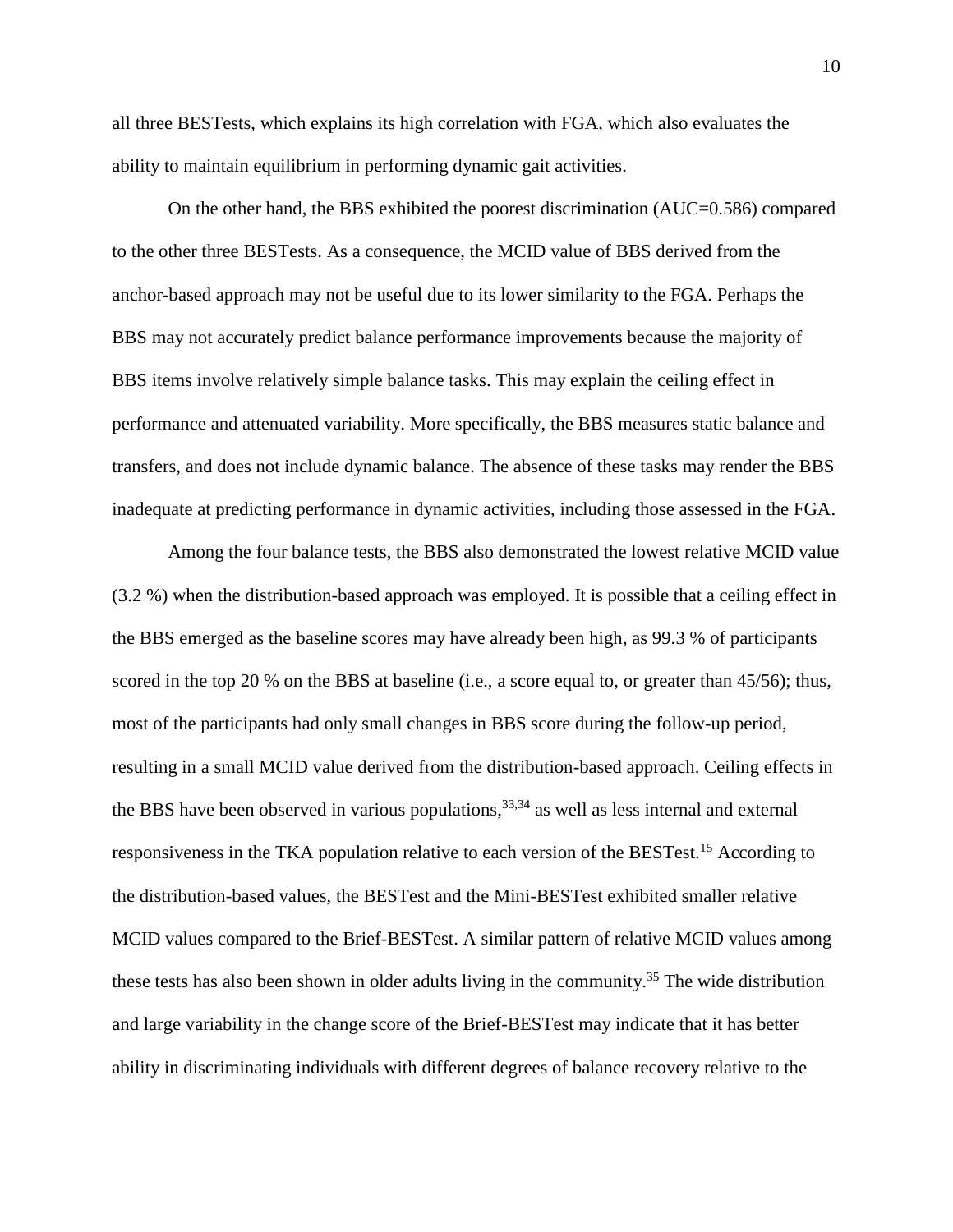Mini-BESTest and BESTest. Overall, although the BBS is commonly administered, based on our findings it is not a recommended balance assessment tool in individuals post-TKA, especially at later stages of rehabilitation, as it may not accurately detect improvements in balance recovery.

Similar anchor- and distribution-based strategies have been used to calculate the MCID for the various versions of the BESTest and BBS in a variety of populations.<sup>36-38</sup> For example, previous research has reported an anchor-based MCID range of 10.2 to 17.4 points for the BESTest in individuals with chronic obstructive pulmonary disease, <sup>36</sup> while other work has reported a MCID of 4 points for the Mini-BESTest in individuals with neurological disorders.<sup>38</sup> Additionally, a MCID of 3 points has been produced for the BBS in individuals with multiple sclerosis,  $37$  7 points in individuals with neurological disorders,  $38$  and 3.5 to 7.1 points in individuals with chronic obstructive pulmonary disease. <sup>36</sup> Other work has established the minimal detectable change (MDC) for the various versions of the BESTest and BBS and found higher MDC values for the Mini-BESTest and Brief-BESTest than the MCID estimates calculated in the current study.<sup>39,40</sup> Theoretically, the MCID should be greater than the MDC, as the MDC is a threshold for measurement error,<sup>41</sup> while the MCID is the smallest clinically meaningful change in score and related to a beneficial change in health status perceived by the patient.<sup>11,42</sup> One reason for the discrepancy in MDC and MCID estimates may stem from changes in other constructs as a function of rehabilitation, such as sensory or cognitive, that may differentially contribute to modifications in disability level across patient groups.<sup>27</sup> Another reason could be younger and/or less disabled populations may have higher expectations related to their outcomes.<sup>27</sup> Because values for MDC and MCID can vary from patient group to patient group,43,44 clinically meaningful changes should be calculated for each population as they are not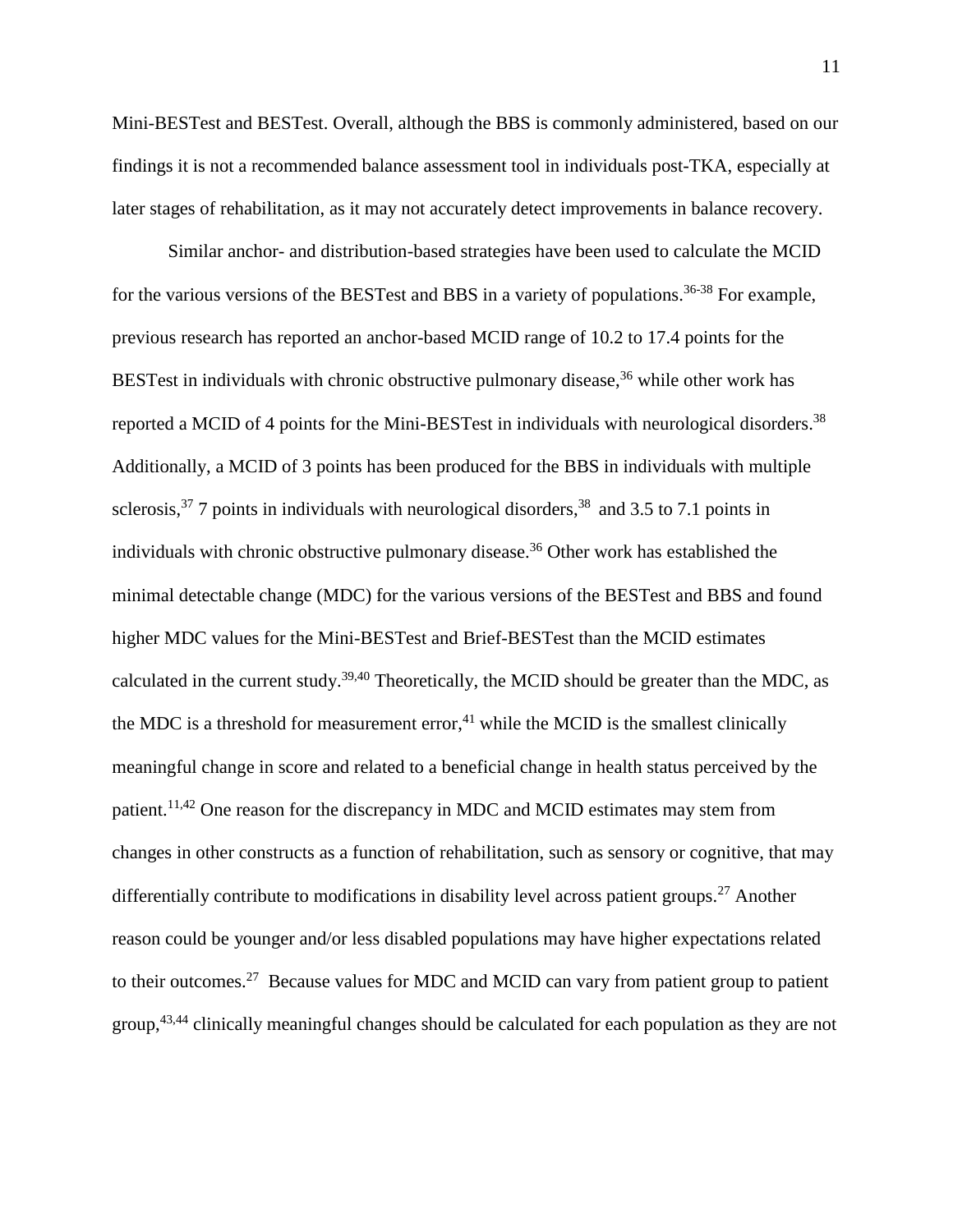likely to be generalizable across populations.<sup>11</sup> Our MCID ranges are only estimates; thus further research is needed to establish MCID ranges across patient groups.

The current study incorporates a performance-based balance improvement (i.e., FGA) and a distribution-based measure (i.e., a standardized effect size of 0.5) to identify a MCID range, thereby offering critical information to clinicians assessing individuals post-TKA. Notably, improvements above 6 to 8 points in the BESTest, 1 to 2 points in the Mini-BESTest, and 2 to 3 points in the Brief-BESTest are suggestive of functional gains post-TKA. Researchers and clinicians should consider improvements in power, range of motion, pain, and balance confidence when interpreting meaningful improvements in balance (Table 1). Because the BBS showed an unacceptable discrimination level as revealed by the AUC value, it is not a recommended balance assessment tool for assessing recovery in balance function among individuals post-TKA during the later stages of rehabilitation (2 weeks post-TKA and onward).

The various versions of the BESTest have a wealth of online resources, such as training videos, a list of equipment required, and multiple translated versions [\(www.bestest.us\)](http://www.bestest.us/). Other systems important for balance control may be missing from these tests and the full BESTest is time consuming to administer, which may be potential barriers. <sup>45</sup> Nevertheless, the various versions of the BESTest are easy to administer and has are valid and reliable tools in individuals with TKA.<sup>19</sup>

**Limitations.** This study has several limitations. The MCID range is dependent on the anchor applied, the diagnosis, and baseline patient status. It is possible that patients were not rated by the same examiner at their second visit and the examiners were not blinded to the visit number; however, the balance tests have shown excellent test-retest reliability, and the clinicians regularly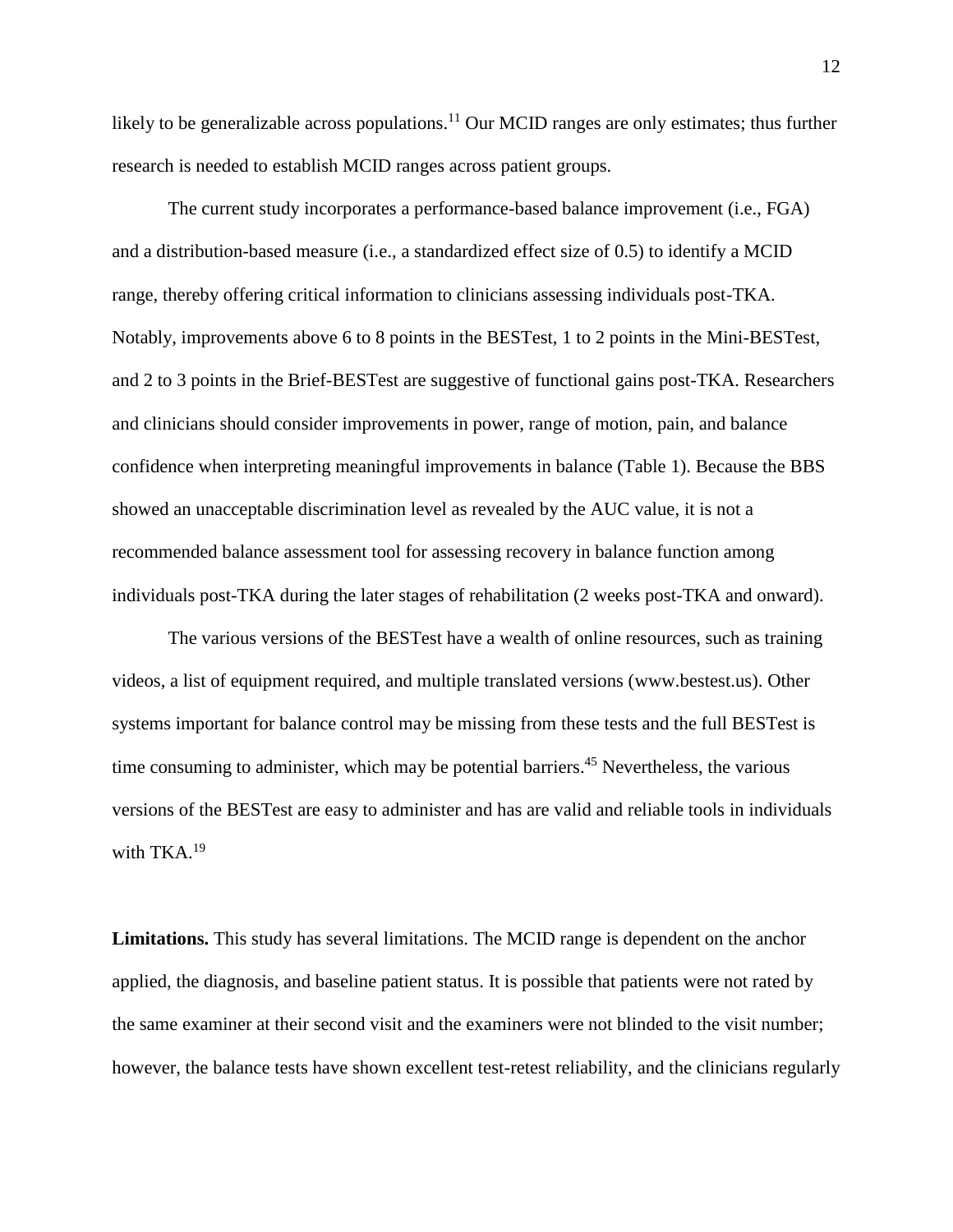consulted with each other, which may decrease erroneous data from subjective scoring. Extracting the Mini-BESTest and Brief-BESTest scores from the BESTest may have led to different scores than if they were all performed and rated separately. Participants received 1-2 physical therapy sessions per week, and this variability could have contributed to differences in follow-up scores. Our findings are only generalizable to individuals with knee osteoarthritis between week 2 and 4 after TKA surgery with no medical conditions that may affect balance (e.g., Parkinson's disease). In order to develop a more comprehensive MCID range, future work should consider including a self-perceived change scale (e.g., Global Rating Scale of Change), as well as longer follow-up periods. Lastly, we did not include a comparison group who did not receive treatment.

#### **Conclusion**

This study has established the MCID values for the BESTest, Mini-BESTest, and Brief-BESTest for individuals with TKA. The BBS is not a recommended balance assessment tool as it exhibited low sensitivity and specificity to detect changes in balance function. Altogether, these findings may be used to form a basis for clinicians to interpret whether changes in commonly used balance assessment tools have reached a clinically important threshold in response to rehabilitation.

## **Conflict of Interest Statement**

There is no conflict of interest among authors.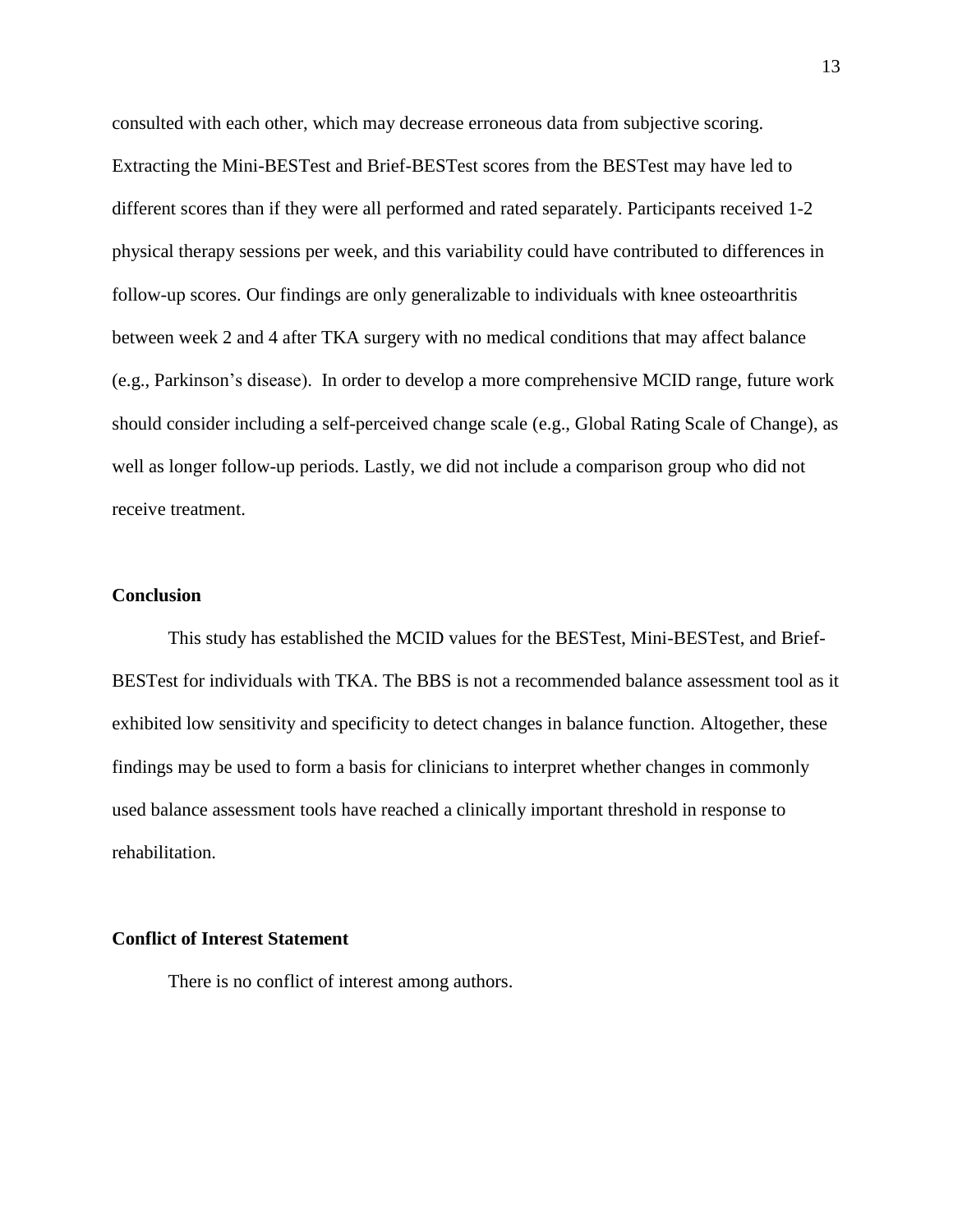# **References**

- 1. NIH Consensus. Consensus statement on total knee replacement (2003). NIH Consensus and State-of-the-Science Statements 2008;8-10.
- 2. [Kurtz S,](https://www.ncbi.nlm.nih.gov/pubmed/?term=Kurtz%20S%5BAuthor%5D&cauthor=true&cauthor_uid=17403800) [Ong K,](https://www.ncbi.nlm.nih.gov/pubmed/?term=Ong%20K%5BAuthor%5D&cauthor=true&cauthor_uid=17403800) [Lau E](https://www.ncbi.nlm.nih.gov/pubmed/?term=Lau%20E%5BAuthor%5D&cauthor=true&cauthor_uid=17403800) et al. Projections of primary and revision hip and knee arthroplasty in the United States from 2005 to 2030. *J Bone Joint Surg Am* 2007; 89(4): 780-785.
- 3. Praemer A, Furner S and Rice DP. Musculoskeletal conditions in the United States. American Academy of Orthopaedic Surgeons 1992.
- 4. Swinkels A, Newman JH and Allain TJ. A prospective observational study of falling before and after knee replacement surgery. *Age Ageing* 2009; 38(2): 175-181.
- 5. Levinger P, [Menz HB,](https://www.ncbi.nlm.nih.gov/pubmed/?term=Menz%20HB%5BAuthor%5D&cauthor=true&cauthor_uid=22005965) [Morrow AD,](https://www.ncbi.nlm.nih.gov/pubmed/?term=Morrow%20AD%5BAuthor%5D&cauthor=true&cauthor_uid=22005965) et al. Lower limb proprioception deficits persist following knee replacement surgery despite improvements in knee extension strength. Knee Surgery, Sports Traumatology, *Arthroscopy* 2012; 20(6): 1097-1103.
- 6. Matsumoto H, [Okuno M,](https://www.ncbi.nlm.nih.gov/pubmed/?term=Okuno%20M%5BAuthor%5D&cauthor=true&cauthor_uid=22089514) [Nakamura T,](https://www.ncbi.nlm.nih.gov/pubmed/?term=Nakamura%20T%5BAuthor%5D&cauthor=true&cauthor_uid=22089514) et al. Fall incidence and risk factors in patients after total knee arthroplasty. *Arch Orthop Traum Su* 2012; 132(4): 555-563.
- 7. Chan ACM, Jehu DAM and Pang MYC. Falls after total knee arthroplasty: frequency, circumstances, and associated factors. A prospective cohort study. *Phys Ther* 2018; 98 (9): 767-778.
- 8. [Minns Lowe CJ,](https://www.ncbi.nlm.nih.gov/pubmed/?term=Minns%20Lowe%20CJ%5BAuthor%5D&cauthor=true&cauthor_uid=17884861) [Barker KL,](https://www.ncbi.nlm.nih.gov/pubmed/?term=Barker%20KL%5BAuthor%5D&cauthor=true&cauthor_uid=17884861) [Dewey M,](https://www.ncbi.nlm.nih.gov/pubmed/?term=Dewey%20M%5BAuthor%5D&cauthor=true&cauthor_uid=17884861) et al. Effectiveness of physiotherapy exercise after knee arthroplasty for osteoarthritis: systematic review and meta-analysis of randomised controlled trials. *BMJ* 2007; 335(7624): 812.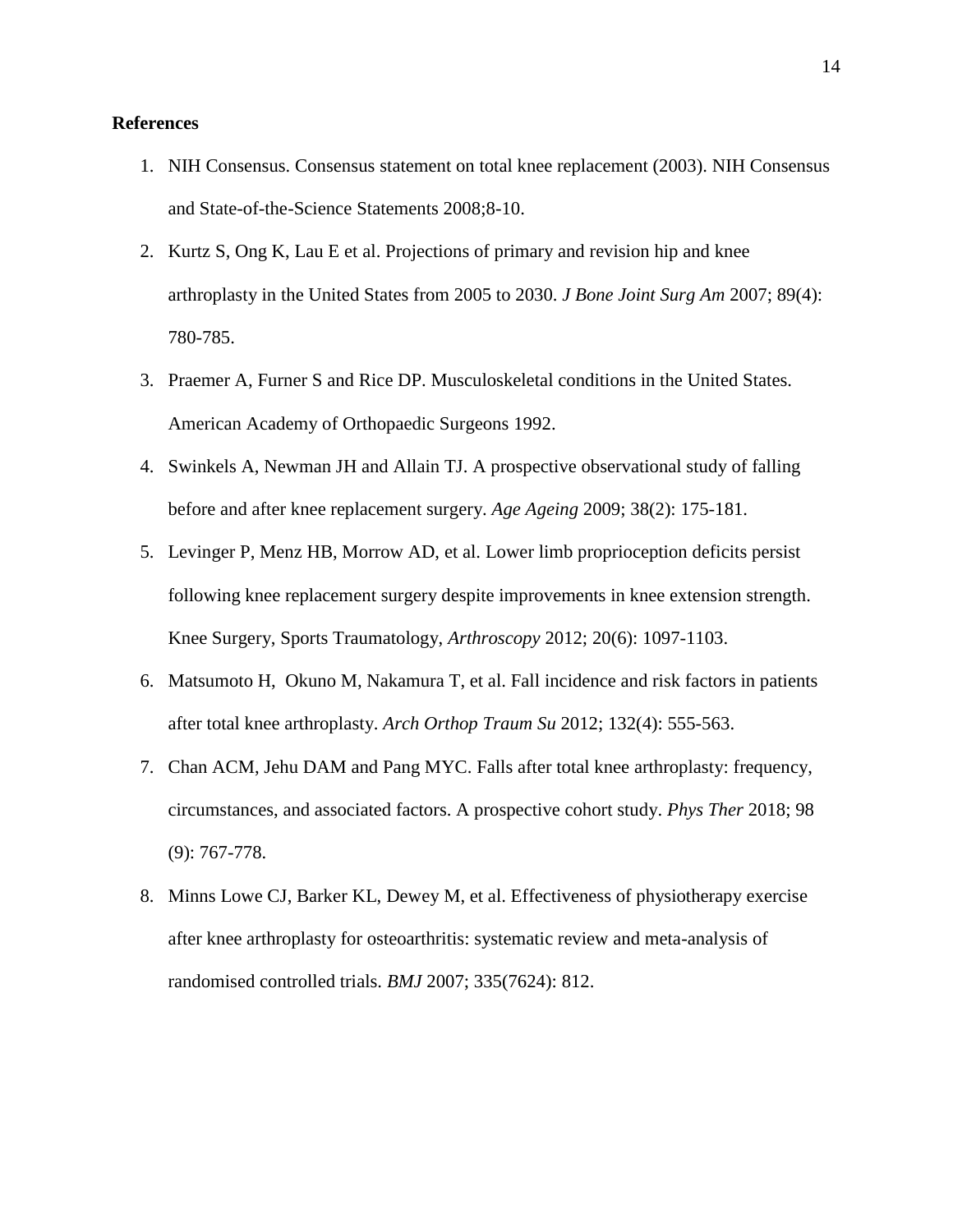- 9. [Piva SR,](https://www.ncbi.nlm.nih.gov/pubmed/?term=Piva%20SR%5BAuthor%5D&cauthor=true&cauthor_uid=20378678) [Gil AB,](https://www.ncbi.nlm.nih.gov/pubmed/?term=Gil%20AB%5BAuthor%5D&cauthor=true&cauthor_uid=20378678) [Almeida GJ,](https://www.ncbi.nlm.nih.gov/pubmed/?term=Almeida%20GJ%5BAuthor%5D&cauthor=true&cauthor_uid=20378678) et al. A balance exercise program appears to improve function for patients with total knee arthroplasty: a randomized clinical trial. *Phys Ther* 2010; 90(6): 880.
- 10. [Guyatt](https://www.ncbi.nlm.nih.gov/pubmed/?term=Guyatt%20GH%5BAuthor%5D&cauthor=true&cauthor_uid=11936935) GH, [Osoba D,](https://www.ncbi.nlm.nih.gov/pubmed/?term=Osoba%20D%5BAuthor%5D&cauthor=true&cauthor_uid=11936935) [Wu AW,](https://www.ncbi.nlm.nih.gov/pubmed/?term=Wu%20AW%5BAuthor%5D&cauthor=true&cauthor_uid=11936935) et al. Clinical Significance [Consensus Meeting Group.](https://www.ncbi.nlm.nih.gov/pubmed/?term=Clinical%20Significance%20Consensus%20Meeting%20Group%5BCorporate%20Author%5D) Methods to explain the clinical significance of health status measures. *[Mayo Clin](https://www.ncbi.nlm.nih.gov/pubmed/?term=Methods+to+explain+the+clinical+significance+of+health+status+measures.+in+Mayo+Clinic+Proceedings.)  [Proc](https://www.ncbi.nlm.nih.gov/pubmed/?term=Methods+to+explain+the+clinical+significance+of+health+status+measures.+in+Mayo+Clinic+Proceedings.)* 2002; 77(4): 371-383.
- 11. Revicki D, [Hays RD,](https://www.ncbi.nlm.nih.gov/pubmed/?term=Hays%20RD%5BAuthor%5D&cauthor=true&cauthor_uid=18177782) [Cella D,](https://www.ncbi.nlm.nih.gov/pubmed/?term=Cella%20D%5BAuthor%5D&cauthor=true&cauthor_uid=18177782) et al. Recommended methods for determining responsiveness and minimally important differences for patient-reported outcomes. *J Clin Epidemiol* 2008; 61(2): 102-109.
- 12. Yost KJ and Eton DT. Combining distribution-and anchor-based approaches to determine minimally important differences: the FACIT experience. *Eval Health Prof* 2005; 28(2): 172-191.
- 13. Cella D, [Eton DT,](https://www.ncbi.nlm.nih.gov/pubmed/?term=Eton%20DT%5BAuthor%5D&cauthor=true&cauthor_uid=12551804) [Lai JS,](https://www.ncbi.nlm.nih.gov/pubmed/?term=Lai%20JS%5BAuthor%5D&cauthor=true&cauthor_uid=12551804) [Peterman AH,](https://www.ncbi.nlm.nih.gov/pubmed/?term=Peterman%20AH%5BAuthor%5D&cauthor=true&cauthor_uid=12551804) [Merkel DE.](https://www.ncbi.nlm.nih.gov/pubmed/?term=Merkel%20DE%5BAuthor%5D&cauthor=true&cauthor_uid=12551804) Combining anchor and distributionbased methods to derive minimal clinically important differences on the Functional Assessment of Cancer Therapy (FACT) anemia and fatigue scales. *J Pain Symptom Manage* 2002; 24(6): 547-561.
- 14. Hays RD, [Brodsky M,](https://www.ncbi.nlm.nih.gov/pubmed/?term=Brodsky%20M%5BAuthor%5D&cauthor=true&cauthor_uid=15851771) [Johnston MF,](https://www.ncbi.nlm.nih.gov/pubmed/?term=Johnston%20MF%5BAuthor%5D&cauthor=true&cauthor_uid=15851771) [Spritzer KL,](https://www.ncbi.nlm.nih.gov/pubmed/?term=Spritzer%20KL%5BAuthor%5D&cauthor=true&cauthor_uid=15851771) [Hui KK.](https://www.ncbi.nlm.nih.gov/pubmed/?term=Hui%20KK%5BAuthor%5D&cauthor=true&cauthor_uid=15851771) Evaluating the statistical significance of health-related quality-of-life change in individual patients. *Eval Health Prof* 2005; 28(2): 160-171.
- 15. Chan AC, [Ouyang XH,](https://www.ncbi.nlm.nih.gov/pubmed/?term=Ouyang%20XH%5BAuthor%5D&cauthor=true&cauthor_uid=29121594) [Jehu DAM,](https://www.ncbi.nlm.nih.gov/pubmed/?term=Jehu%20DAM%5BAuthor%5D&cauthor=true&cauthor_uid=29121594) et al. Recovery of balance function among individuals with total knee arthroplasty: Comparison of responsiveness among four balance tests. *Gait Posture* 2018; 59: 267-271.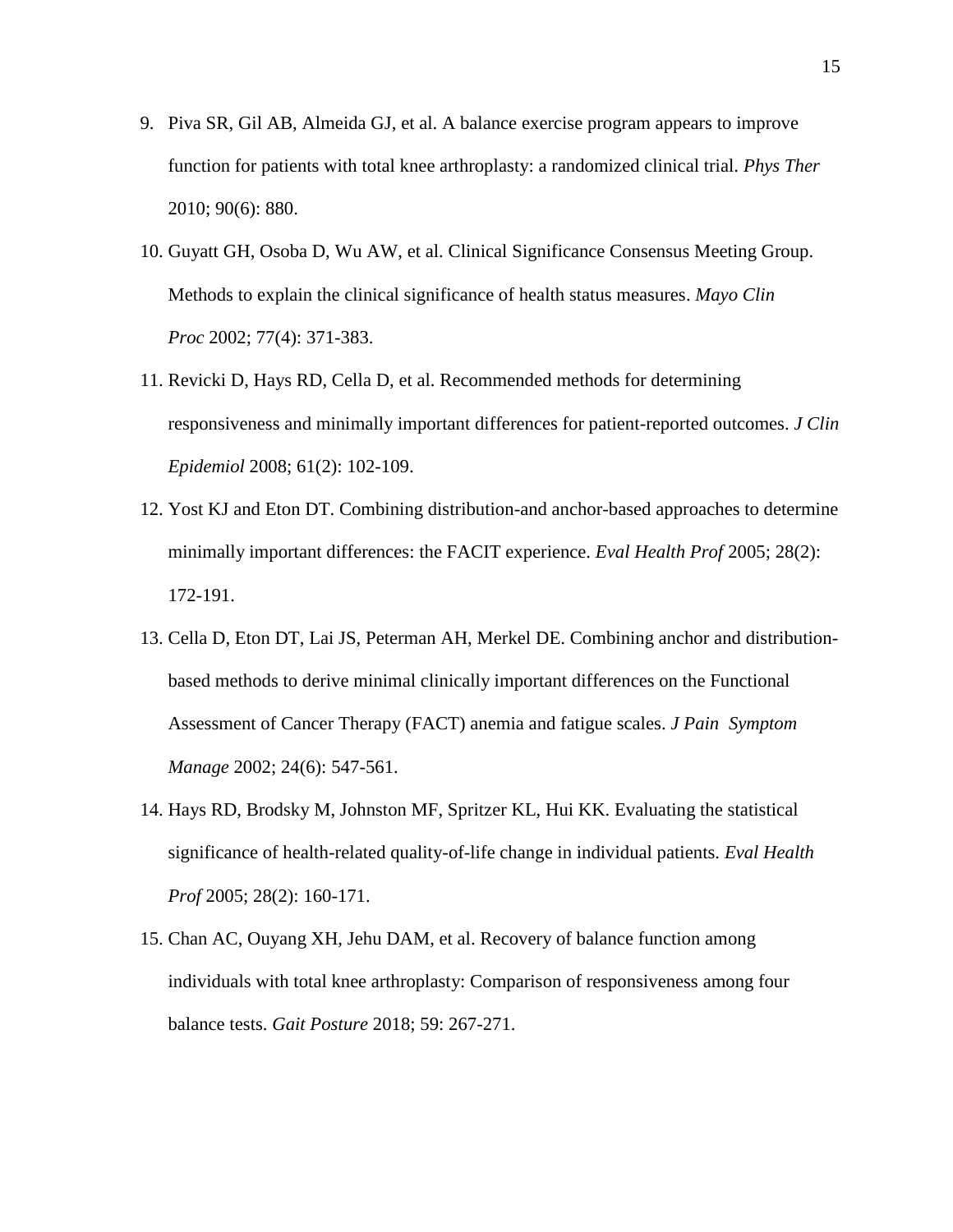- 16. [von Elm E,](https://www-ncbi-nlm-nih-gov.ezproxy.library.ubc.ca/pubmed/?term=von%20Elm%20E%5BAuthor%5D&cauthor=true&cauthor_uid=25046131) [Altman DG,](https://www-ncbi-nlm-nih-gov.ezproxy.library.ubc.ca/pubmed/?term=Altman%20DG%5BAuthor%5D&cauthor=true&cauthor_uid=25046131) [Egger M,](https://www-ncbi-nlm-nih-gov.ezproxy.library.ubc.ca/pubmed/?term=Egger%20M%5BAuthor%5D&cauthor=true&cauthor_uid=25046131) et al. The strengthening the reporting of observational studies in epidemiology (STROBE) statement: guidelines for reporting observational studies. *[Int J Surg](https://www-ncbi-nlm-nih-gov.ezproxy.library.ubc.ca/pubmed/25046131)* 2014; 12(12): 1495-1499.
- 17. Yingyongyudha A, [Saengsirisuwan V,](https://www.ncbi.nlm.nih.gov/pubmed/?term=Saengsirisuwan%20V%5BAuthor%5D&cauthor=true&cauthor_uid=25794308) [Panichaporn W,](https://www.ncbi.nlm.nih.gov/pubmed/?term=Panichaporn%20W%5BAuthor%5D&cauthor=true&cauthor_uid=25794308) et al. The Mini-Balance Evaluation Systems Test (Mini-BESTest) demonstrates higher accuracy in identifying older adult participants with history of falls than do the BESTest, Berg Balance Scale, or Timed Up and Go Test. *J Geriatr Phys Ther* 2016; 39(2): 64-70.
- 18. Zech A, Hendrich S and Pfeifer K. Association between exercise therapy dose and functional improvements in the early postoperative phase after hip and knee arthroplasty: An observational study. *PM R* 2015; 7(10): 1064-1072.
- 19. Chan AC and Pang MY. Assessing balance function in patients with total knee arthroplasty. *Phys Ther* 2015; 95(10): 1397-1407.
- 20. Horak FB. Postural orientation and equilibrium: what do we need to know about neural control of balance to prevent falls? *Age Ageing* 2006; 35(2): 7-11.
- 21. Franchignoni F, [Horak F,](https://www.ncbi.nlm.nih.gov/pubmed/?term=Horak%20F%5BAuthor%5D&cauthor=true&cauthor_uid=20461334) [Godi M,](https://www.ncbi.nlm.nih.gov/pubmed/?term=Godi%20M%5BAuthor%5D&cauthor=true&cauthor_uid=20461334) et al. Using psychometric techniques to improve the Balance Evaluation Systems Test: The mini-BESTest. *J Rehabil Med* 2010; 42(4): 323- 331.
- 22. Padgett PK, JV, Jacobs SL and Kasser. Is the BESTest at its best? A suggested brief version based on interrater reliability, validity, internal consistency, and theoretical construct. *Phys Ther* 2012; 92(9): 1197.
- 23. Berg KO, Wooddauphinee SL and Williams JI. Measuring balance in the elderly validation of an instrument. *Can J Public Health* 1992; 83: 7-11.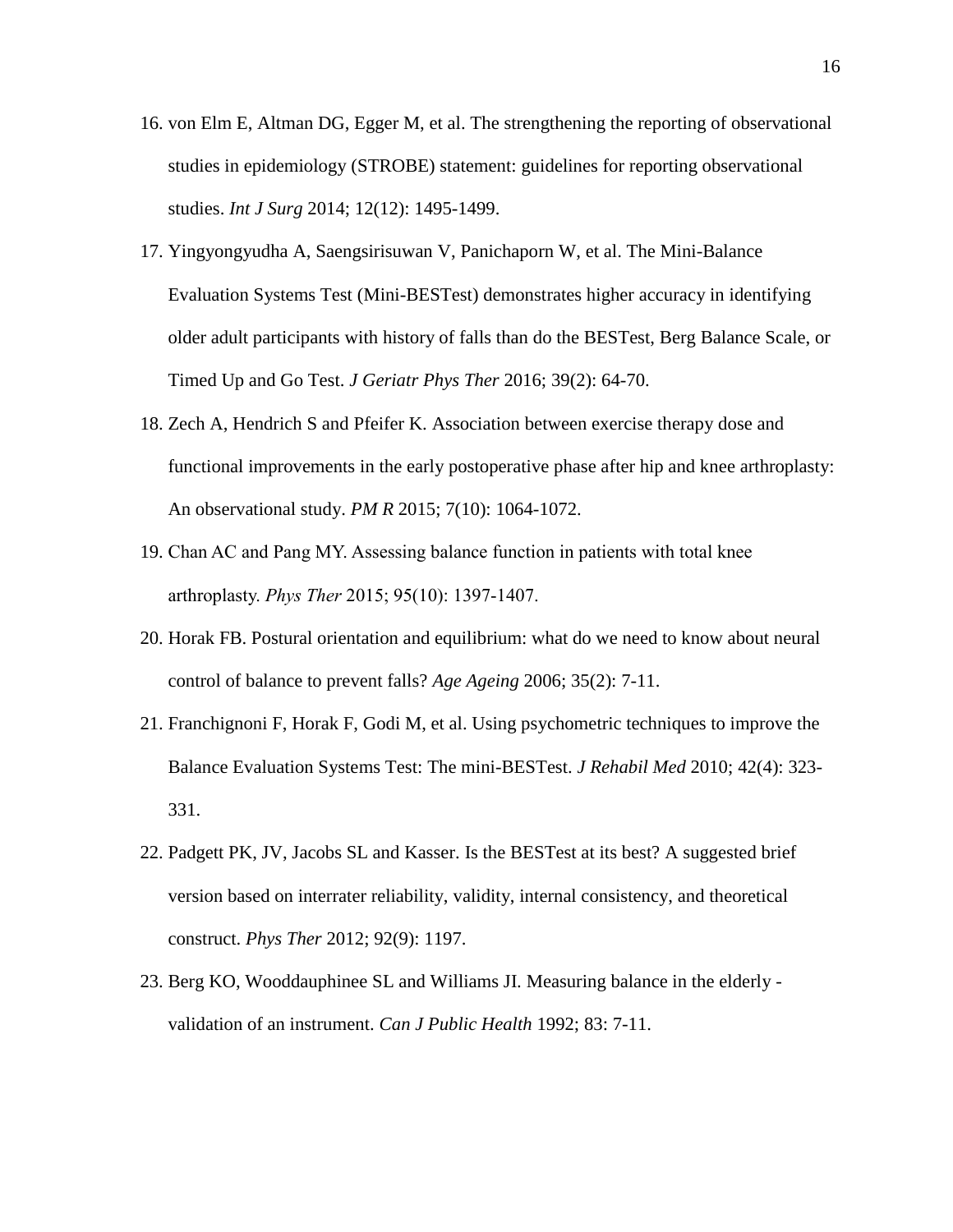- 24. Leddy AL, Crowner BE and Earhart GM. Functional gait assessment and balance evaluation system test: reliability, validity, sensitivity, and specificity for identifying individuals with Parkinson disease who fall. *Phys Ther* 2011; 91(1): 102-113.
- 25. Wrisley DM, [Marchetti GF,](https://www.ncbi.nlm.nih.gov/pubmed/?term=Marchetti%20GF%5BAuthor%5D&cauthor=true&cauthor_uid=15449976) [Kuharsky DK,](https://www.ncbi.nlm.nih.gov/pubmed/?term=Kuharsky%20DK%5BAuthor%5D&cauthor=true&cauthor_uid=15449976) et al. Reliability, internal consistency, and validity of data obtained with the Functional Gait Assessment. *Phys Ther* 2004; 84(10): 906-918.
- 26. Revicki DA, [Erickson PA,](https://www.ncbi.nlm.nih.gov/pubmed/?term=Erickson%20PA%5BAuthor%5D&cauthor=true&cauthor_uid=17995470) [Sloan JA,](https://www.ncbi.nlm.nih.gov/pubmed/?term=Sloan%20JA%5BAuthor%5D&cauthor=true&cauthor_uid=17995470) et al. Interpreting and reporting results based on patient-reported outcomes. *Value Health* 2007; 10: 116-124.
- 27. Beninato M, Fernandes A and Plummer LS. Minimal clinically important difference of the functional gait assessment in older adults. *Phys Ther* 2014; 94(11): 1594-603.
- 28. Hosmer DW and Lemeshow S. Applied logistic regression. New York, US: Wiley 2000.
- 29. Portney LG and Watkins MP. Foundations of clinical research: Applications to practice (Third Edition). US: Prentice Hall;2014
- 30. Norman GR, Sloan JA and Wyrwich KW. Interpretation of changes in health-related quality of life: The remarkable universality of half a standard deviation. *Medical Care*  2003; 41(5): 582-592.
- 31. Osoba D, [Bezjak A,](https://www.ncbi.nlm.nih.gov/pubmed/?term=Bezjak%20A%5BAuthor%5D&cauthor=true&cauthor_uid=15661554) [Brundage M,](https://www.ncbi.nlm.nih.gov/pubmed/?term=Brundage%20M%5BAuthor%5D&cauthor=true&cauthor_uid=15661554) et al. Analysis and interpretation of health-related quality-of-life data from clinical trials: basic approach of the National Cancer Institute of Canada Clinical Trials Group. *Eur J Cancer* 2005; 41(2): 280-287.
- 32. Lin K., [Hsieh YW,](https://www.ncbi.nlm.nih.gov/pubmed/?term=Hsieh%20YW%5BAuthor%5D&cauthor=true&cauthor_uid=19289487) [Wu CY,](https://www.ncbi.nlm.nih.gov/pubmed/?term=Wu%20CY%5BAuthor%5D&cauthor=true&cauthor_uid=19289487) et al. Minimal detectable change and clinically important difference of the Wolf Motor Function test in stroke patients. *Neurorehabil Neural Repair* 2009; 23(5): 429-434.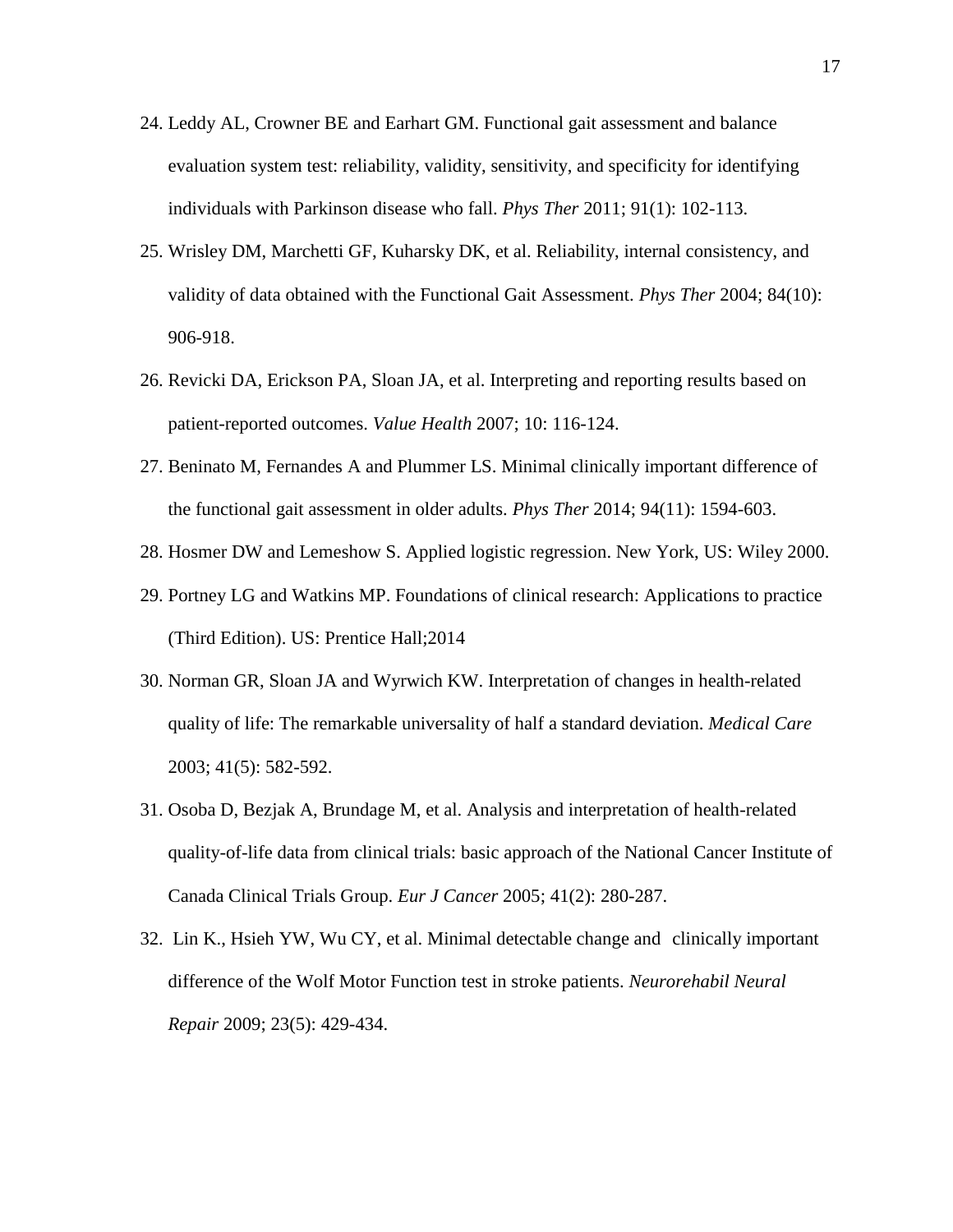- 33. Tanji H, [Gruber-Baldini AL,](https://www.ncbi.nlm.nih.gov/pubmed/?term=Gruber-Baldini%20AL%5BAuthor%5D&cauthor=true&cauthor_uid=18709681) [Anderson KE,](https://www.ncbi.nlm.nih.gov/pubmed/?term=Anderson%20KE%5BAuthor%5D&cauthor=true&cauthor_uid=18709681) et al. A comparative study of physical performance measures in Parkinson's disease. *J Mov Disord 2*008; 23(13): 1897-1905.
- 34. Tsang CS, [Liao LR,](https://www.ncbi.nlm.nih.gov/pubmed/?term=Liao%20LR%5BAuthor%5D&cauthor=true&cauthor_uid=23559522) [Chung RC,](https://www.ncbi.nlm.nih.gov/pubmed/?term=Chung%20RC%5BAuthor%5D&cauthor=true&cauthor_uid=23559522) et al. Psychometric properties of the Mini-Balance Evaluation Systems Test (Mini-BESTest) in community-dwelling individuals with chronic stroke. *Phys Ther* 2013; 93(8): 1102.
- 35. [Marques A,](https://www.ncbi.nlm.nih.gov/pubmed/?term=Marques%20A%5BAuthor%5D&cauthor=true&cauthor_uid=27497826) [Almeida S,](https://www.ncbi.nlm.nih.gov/pubmed/?term=Almeida%20S%5BAuthor%5D&cauthor=true&cauthor_uid=27497826) [Carvalho J,](https://www.ncbi.nlm.nih.gov/pubmed/?term=Carvalho%20J%5BAuthor%5D&cauthor=true&cauthor_uid=27497826) et al. Reliability, validity, and ability to identify fall status of the balance evaluation systems test, mini-balance evaluation systems test, and brief-balance evaluation systems test in older people living in the community. *[Arch](https://www.ncbi.nlm.nih.gov/pubmed/27497826)  [Phys Med Rehabil](https://www.ncbi.nlm.nih.gov/pubmed/27497826)* 2016; 97(12): 2166-2173.
- 36. Beauchamp MK, [Harrison SL,](https://www.ncbi.nlm.nih.gov/pubmed/?term=Harrison%20SL%5BAuthor%5D&cauthor=true&cauthor_uid=26203790) [Goldstein RS,](https://www.ncbi.nlm.nih.gov/pubmed/?term=Goldstein%20RS%5BAuthor%5D&cauthor=true&cauthor_uid=26203790) et al. Interpretability of change scores in measures of balance in people with COPD. *Chest* 2016; 149(3): 696-703.
- 37. Gervasoni E, [Jonsdottir J,](https://www.ncbi.nlm.nih.gov/pubmed/?term=Jonsdottir%20J%5BAuthor%5D&cauthor=true&cauthor_uid=27789239) [Montesano A,](https://www.ncbi.nlm.nih.gov/pubmed/?term=Montesano%20A%5BAuthor%5D&cauthor=true&cauthor_uid=27789239) et al. Minimal clinically important difference of Berg Balance Scale in people with multiple sclerosis. *Arch Phys Med Rehabil* 2017; 98(2): 337-340.
- 38. Godi M, [Franchignoni F,](https://www.ncbi.nlm.nih.gov/pubmed/?term=Franchignoni%20F%5BAuthor%5D&cauthor=true&cauthor_uid=23023812) [Caligari M,](https://www.ncbi.nlm.nih.gov/pubmed/?term=Caligari%20M%5BAuthor%5D&cauthor=true&cauthor_uid=23023812) et al. Comparison of reliability, validity, and responsiveness of the Mini-BESTest and Berg Balance Scale in patients with balance disorders. *Phys Ther* 2013; 93(2): 158-167.
- 39. [Viveiro LAP,](https://www.ncbi.nlm.nih.gov/pubmed/?term=Viveiro%20LAP%5BAuthor%5D&cauthor=true&cauthor_uid=30407272) [Gomes GCV,](https://www.ncbi.nlm.nih.gov/pubmed/?term=Gomes%20GCV%5BAuthor%5D&cauthor=true&cauthor_uid=30407272) [Bacha JMR,](https://www.ncbi.nlm.nih.gov/pubmed/?term=Bacha%20JMR%5BAuthor%5D&cauthor=true&cauthor_uid=30407272) et al. Reliability, validity, and ability to identity fall status of the Berg Balance Scale, Balance Evaluation Systems Test (BESTest), Mini-BESTest, and Brief-BESTest in older adults who live in nursing home. *[J Geriatr Phys](https://www.ncbi.nlm.nih.gov/pubmed/30407272)* [Ther](https://www.ncbi.nlm.nih.gov/pubmed/30407272) 2018; Nov 6. Epub ahead of print.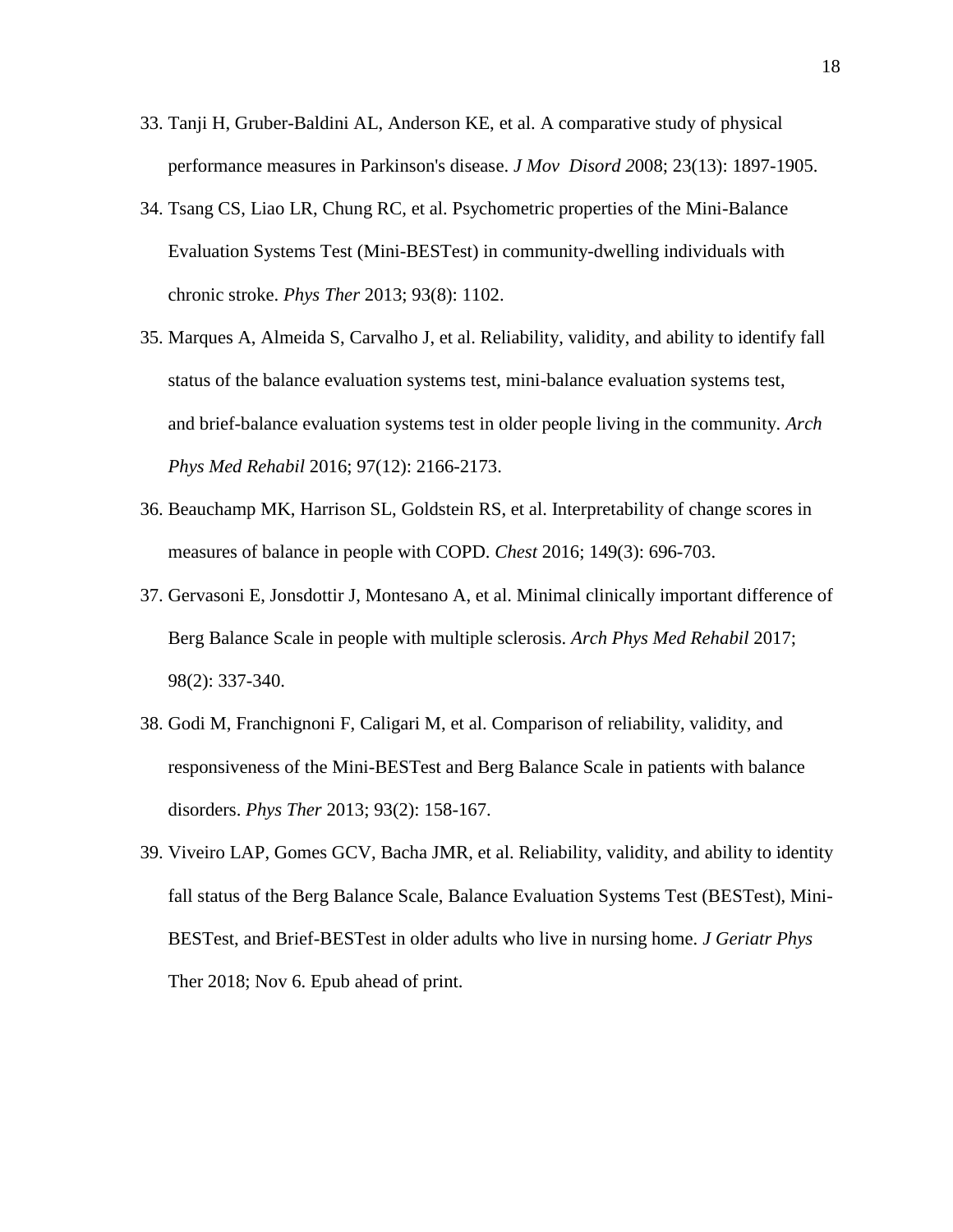- 40. [Jácome C,](https://www.ncbi.nlm.nih.gov/pubmed/?term=J%C3%A1come%20C%5BAuthor%5D&cauthor=true&cauthor_uid=27081201) [Cruz J,](https://www.ncbi.nlm.nih.gov/pubmed/?term=Cruz%20J%5BAuthor%5D&cauthor=true&cauthor_uid=27081201) [Oliveira A,](https://www.ncbi.nlm.nih.gov/pubmed/?term=Oliveira%20A%5BAuthor%5D&cauthor=true&cauthor_uid=27081201) et al. Validity, reliability, and ability to identify fall status of the Berg Balance Scale, BESTest, Mini-BESTest, and Brief-BESTest in patients with COPD. *[Phys Ther](https://www.ncbi.nlm.nih.gov/pubmed/27081201)* 2016; 96(11): 1807-1815.
- 41. Beaton DE, Tarasuk V, Katz JN, et al. "Are you better?" A qualitative study of the meaning of recovery. *Arthritis Rheum* 2001; 45: 270–279.
- 42. Hays RD and Woolley JM. The concept of clinically meaningful difference in healthrelated quality-of-life research (How meaningful is it?). *Pharmacoeconomics* 2000; 18: 419-423.
- 43. Beninato M, Portney LG. Applying concepts of responsiveness to patient management in neurologic physical therapy. *J Neurol Phys Ther* 2011; 35: 75–81.
- 44. Liang MH, Lew RA, Stucki G, et al. Measuring clinically important changes with patient-oriented questionnaires. *Med Care* 2002; 40: II45–II51.
- 45. [Horak FB,](https://www.ncbi.nlm.nih.gov/pubmed/?term=Horak%20FB%5BAuthor%5D&cauthor=true&cauthor_uid=19329772) [Wrisley DM](https://www.ncbi.nlm.nih.gov/pubmed/?term=Wrisley%20DM%5BAuthor%5D&cauthor=true&cauthor_uid=19329772) and [Frank J.](https://www.ncbi.nlm.nih.gov/pubmed/?term=Frank%20J%5BAuthor%5D&cauthor=true&cauthor_uid=19329772) The Balance Evaluation Systems Test (BESTest) to differentiate balance deficits. *[Phys Ther](https://www.ncbi.nlm.nih.gov/pubmed/19329772)* 2009; 89(5): 484-498.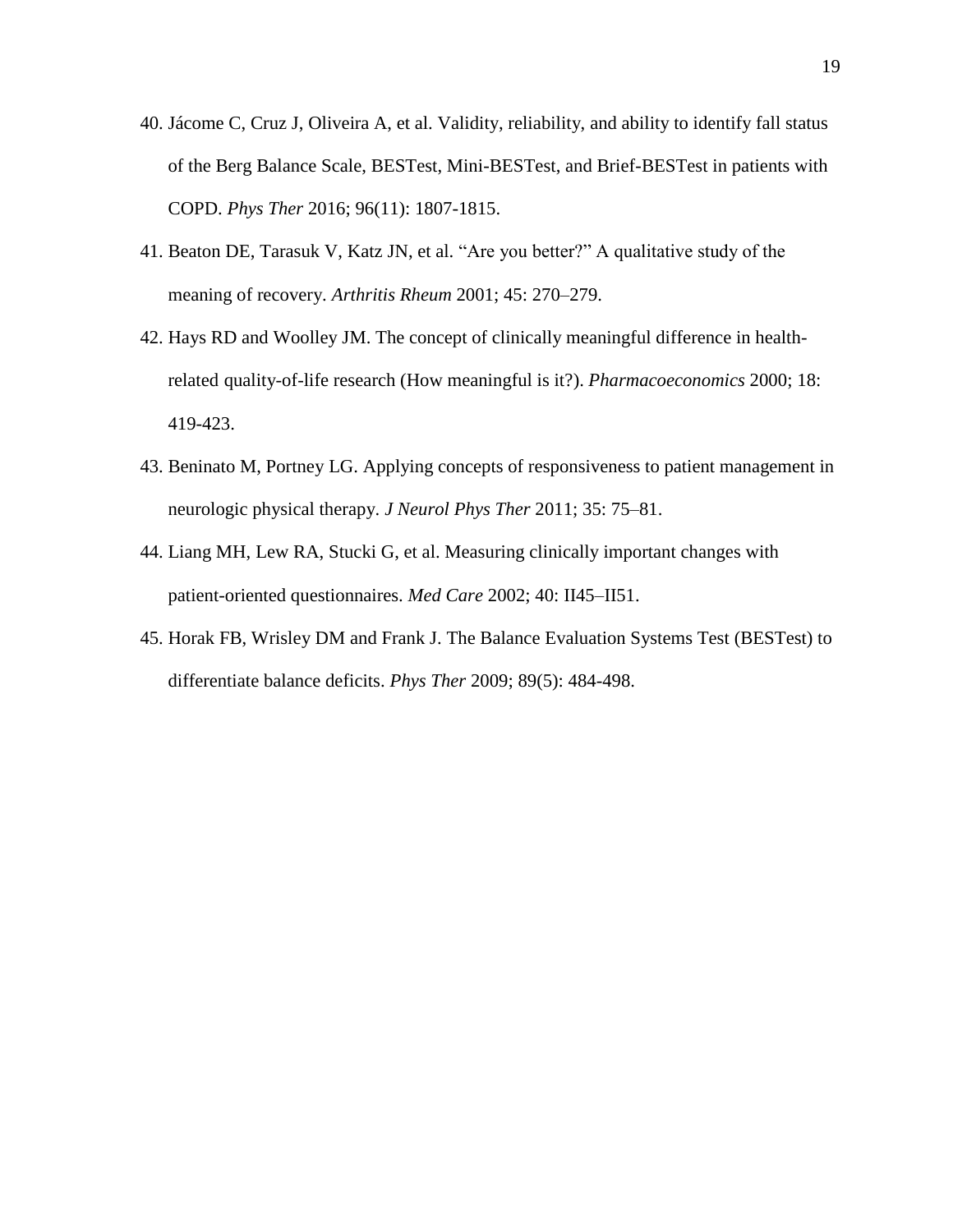| <b>Measures</b>                         | <b>Baseline</b>  | <b>Follow-Up</b> | <i>p</i> -value |  |
|-----------------------------------------|------------------|------------------|-----------------|--|
| Age (years)                             | $66.3 \pm 6.6$   | NA               | NA              |  |
| Sex $\%$ $(n)$                          |                  |                  |                 |  |
| Male                                    | 29.1 (39)        | NA               | NA              |  |
| Female                                  | 70.9(95)         | NA               | <b>NA</b>       |  |
| Side of Operation % $(n)$               |                  |                  |                 |  |
| Left                                    | 41.8(56)         | NA               | NA              |  |
| Right                                   | 58.2 (78)        | NA               | NA              |  |
| Body Mass Index $(kg/m2)$               | $26.7 \pm 3.8$   | NA               | NA              |  |
| FGA (reference measure)                 | $16.0 \pm 5.0$   | $20.3 \pm 5.7$   | $p<0.001*$      |  |
| <b>BBS</b>                              | $51.8 \pm 4.2$   | $53.8 \pm 2.7$   | $p<0.001*$      |  |
| <b>BESTest</b>                          | $67.7 \pm 10.9$  | $76.0 \pm 9.9$   | $p<0.001*$      |  |
| Mini-BESTest                            | $16.4 \pm 4.2$   | $19.5 \pm 3.7$   | $p<0.001*$      |  |
| <b>Brief BESTest</b>                    | $11.8 \pm 4.4$   | $14.7 \pm 4.6$   | $p<0.001*$      |  |
| ABC score, 0%-100%                      | $53.9 \pm 20.1$  | $65.9 \pm 17.1$  | $p<0.001*$      |  |
| Pain intensity measured with NPRS, 0–10 | $2.3 \pm 1.3$    | $1.8 \pm 1.1$    | $p<0.001*$      |  |
| Operated knee proprioception, °         | $1.9 \pm 1.3$    | $1.6 \pm 1.0$    | $p=0.01*$       |  |
| Operated knee flexion ROM, °            | $101.0 \pm 11.3$ | $108.4 \pm 9.8$  | $p<0.001*$      |  |
| Nonoperated knee flexion ROM, °         | $117.2 \pm 12.4$ | $117.6 \pm 12.2$ | $p=0.27$        |  |
| Operated knee extension ROM, °          | $-4.1 \pm 10.8$  | $-3.5 \pm 5.0$   | $p=0.49$        |  |
| Nonoperated knee extension ROM, °       | $-1.9 \pm 4.9$   | $-1.9 \pm 5.1$   | $p=1.00$        |  |
| Operated knee flexion strength, N/kg    |                  | $1.8\pm0.5$      |                 |  |

**Table 1.** Participant characteristics 2 weeks (Baseline) and 4 weeks (Follow-Up) post Total Knee Arthroplasty.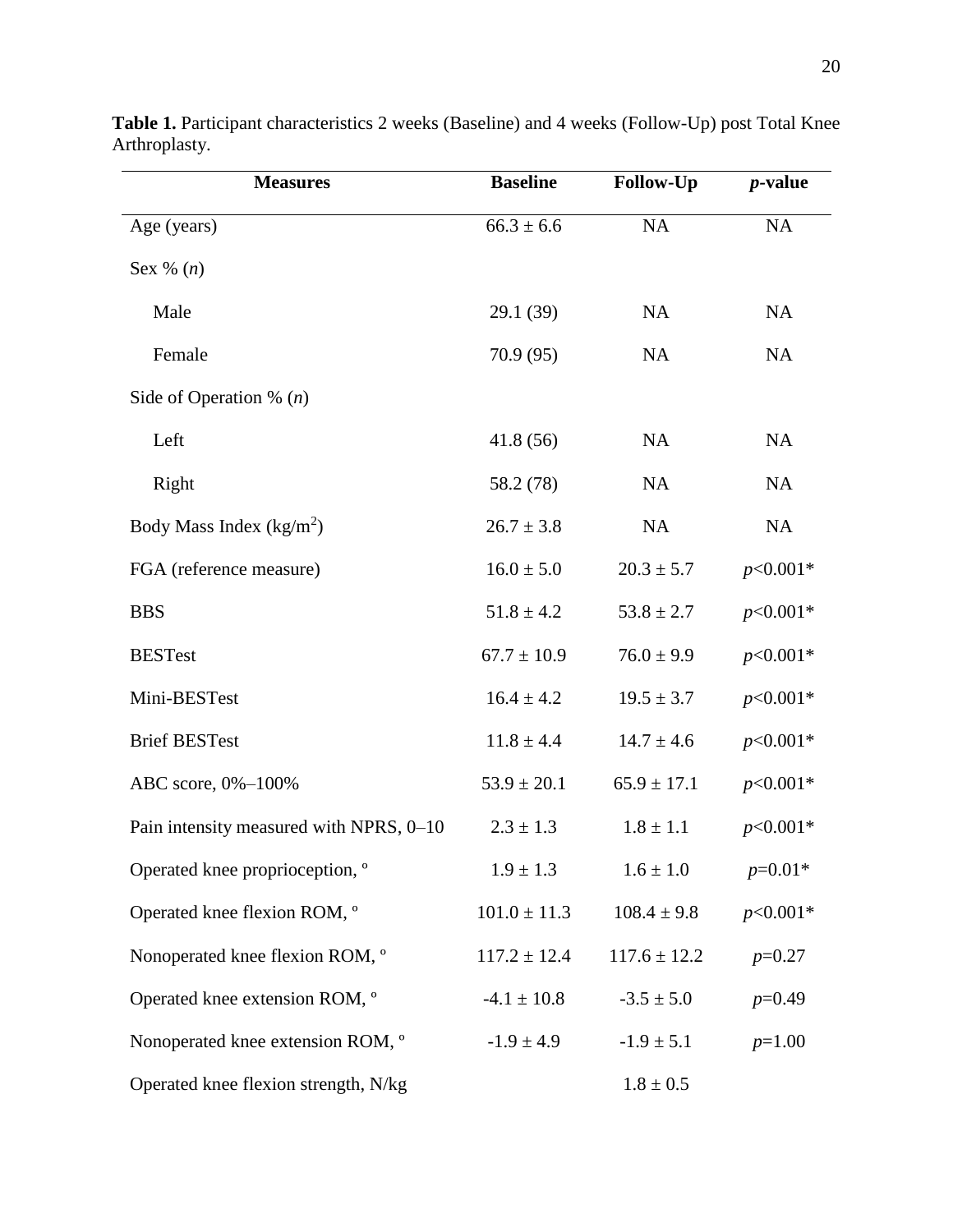| Nonoperated knee flexion strength, N/kg   | $2.2 \pm 0.5$ |
|-------------------------------------------|---------------|
| Operated knee extension strength, N/kg    | $2.1 \pm 0.7$ |
| Nonoperated knee extension strength, N/kg | $2.9 \pm 0.7$ |

*\* significant difference between baseline and follow-up*

*FGA: Functional Gait Assessment; BBS: Berg Balance Scale; BESTest: Balance Evaluation Systems Test; ABC: Activities-specific Balance Confidence Scale; ROM: Range of Motion; N/kg: Newtons per kilogram*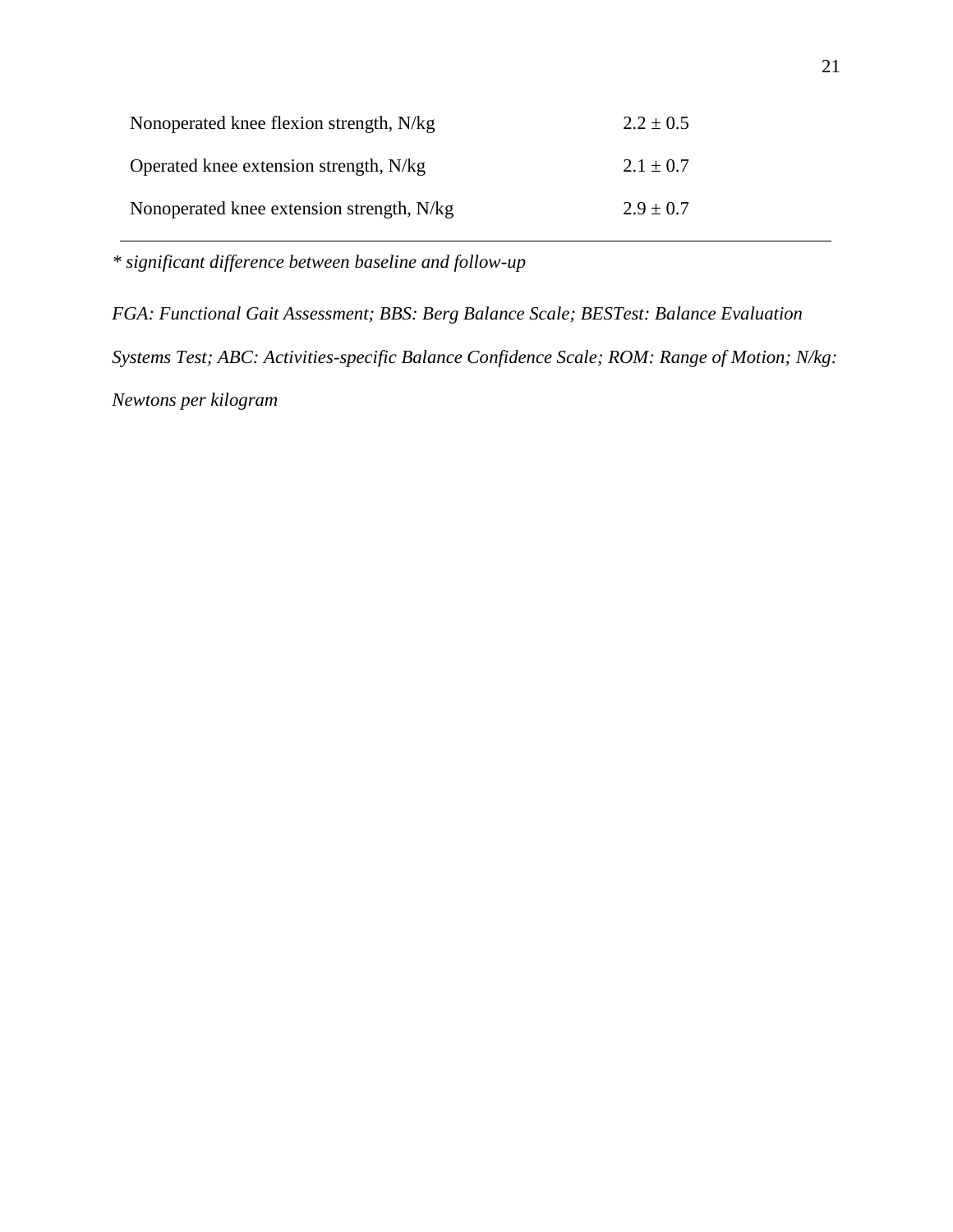|                      | <b>Correlation Coefficient</b> |                     |  |  |
|----------------------|--------------------------------|---------------------|--|--|
| <b>Balance tests</b> | <b>Baseline score</b>          | <b>Change score</b> |  |  |
| <b>BESTest</b>       | $0.820*$                       | $0.551*$            |  |  |
| Mini-BESTest         | $0.816*$                       | $0.516*$            |  |  |
| <b>Brief BESTest</b> | $0.755*$                       | $0.402*$            |  |  |
| <b>BBS</b>           | $0.730*$                       | 0.153               |  |  |

**Table 2.** Correlations between the FGA and four balance tests.

*\* Significantly correlated to the FGA (p<0.01).*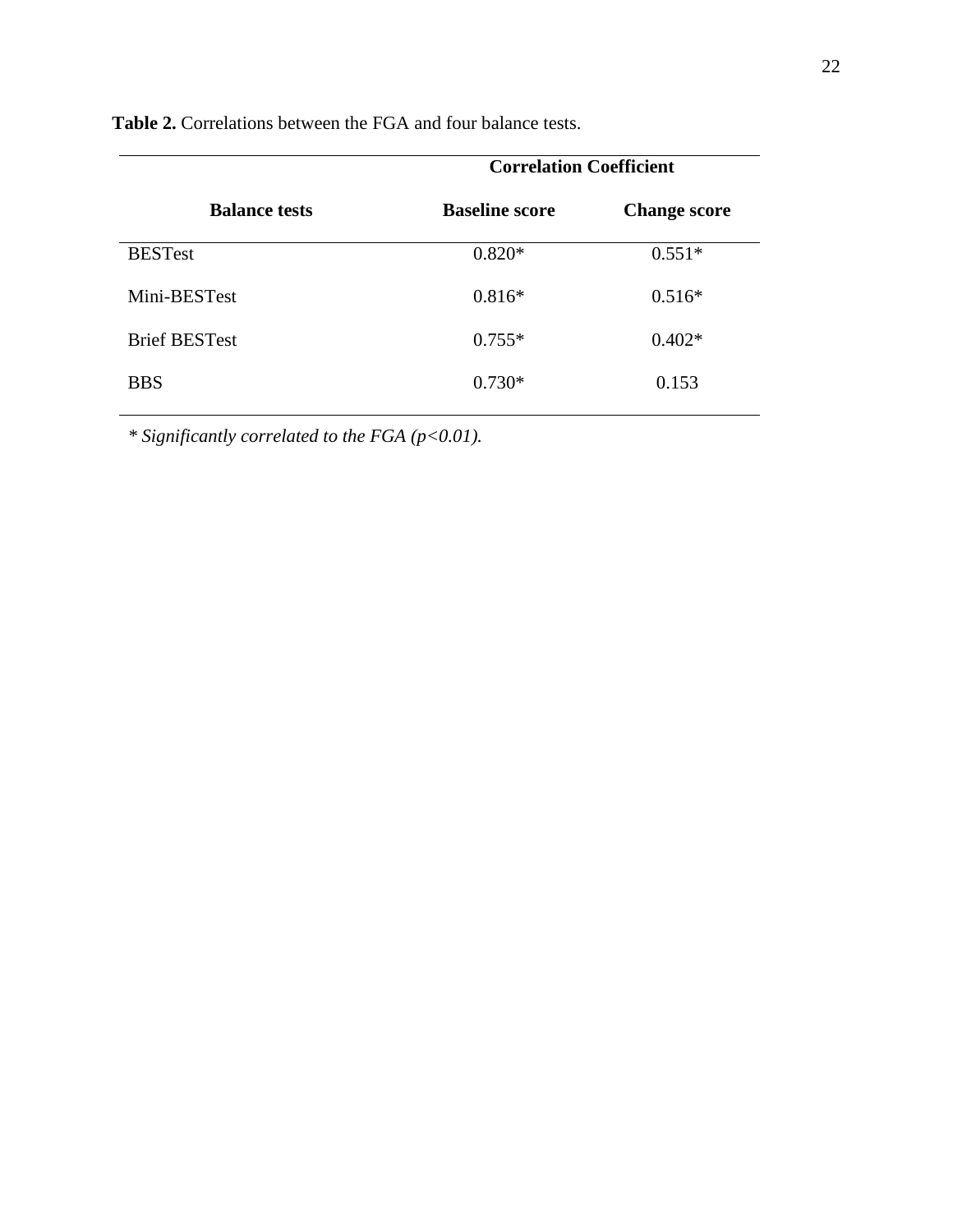|            | 95% Confidence Interval        |       |  |  |
|------------|--------------------------------|-------|--|--|
| <b>AUC</b> | <b>Lower Bound Upper Bound</b> |       |  |  |
| $0.811**$  | 0.739                          | 0.883 |  |  |
| $0.782*$   | 0.704                          | 0.860 |  |  |
| $0.706*$   | 0.618                          | 0.795 |  |  |
| 0.586      | 0.490                          | 0.682 |  |  |
|            |                                |       |  |  |

**Table 3.** Area under the curve (AUC) of the four balance tests.

*\* represents significantly greater AUC compared to the BBS (p<0.05).*

*† represents a significantly greater AUC compared to the Brief BESTest (p<0.05)*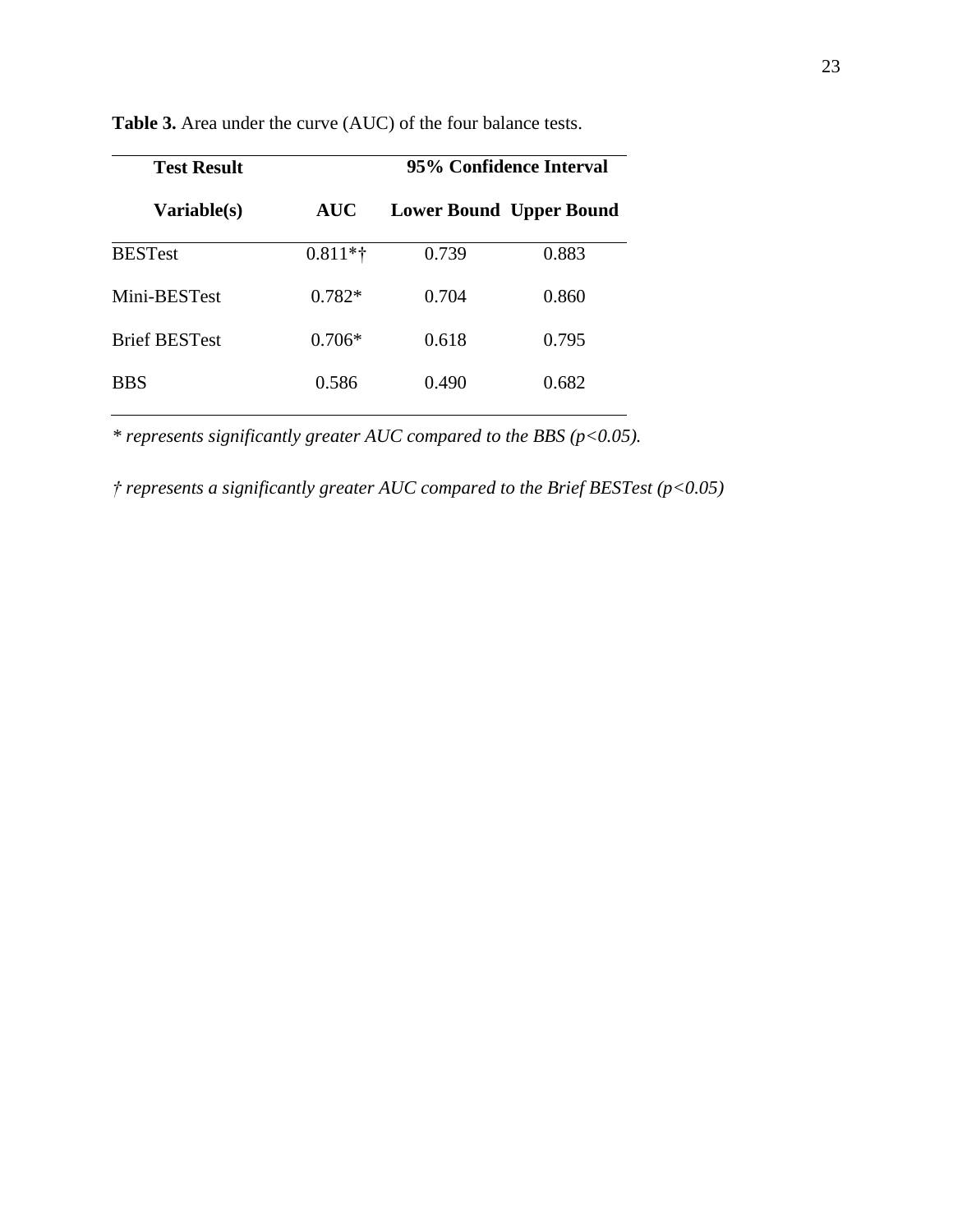**Table 4.** Anchor- and distribution-based MCIDs of the four balance tests.

| <b>Balance test</b> |                 |                 |                      |                 |                   |                   |
|---------------------|-----------------|-----------------|----------------------|-----------------|-------------------|-------------------|
| (maximum            | <b>MCID</b>     |                 | <b>MCID</b>          |                 | <b>MCID</b> range | <b>MCID</b> range |
| possible score)     | (Anchor-based)  |                 | (Distribution-based) |                 | (points)          | $(\%)$            |
|                     | <b>Absolute</b> | <b>Relative</b> | <b>Absolute</b>      | <b>Relative</b> |                   |                   |
|                     | value           | value           | value                | value $(\% )$   |                   |                   |
|                     | (points)        | (%)             | (points)             |                 |                   |                   |
| BESTest (108)       | 8               | 7.5             | 6                    | 5.2             | $6$ to $8$        | 5.2 to 7.5        |
| Mini-BESTest (28)   | $\overline{2}$  | 5.4             | $\mathbf{1}$         | 4.3             | $1$ to $2$        | 4.3 to 5.4        |
| Brief-BESTest (24)  | 3               | 10.4            | $\overline{2}$       | 9.2             | $2$ to $3$        | 9.2 to 10.4       |
| <b>BBS</b> (56)     | 5               | 8.0             | $\overline{2}$       | 3.2             | $NA^*$            | $NA*$             |

*\*the MCID range of the BBS is not presented because its MCID value derived from the anchor-based* 

*approach is not useful due to the low area under the curve value (0.586).*